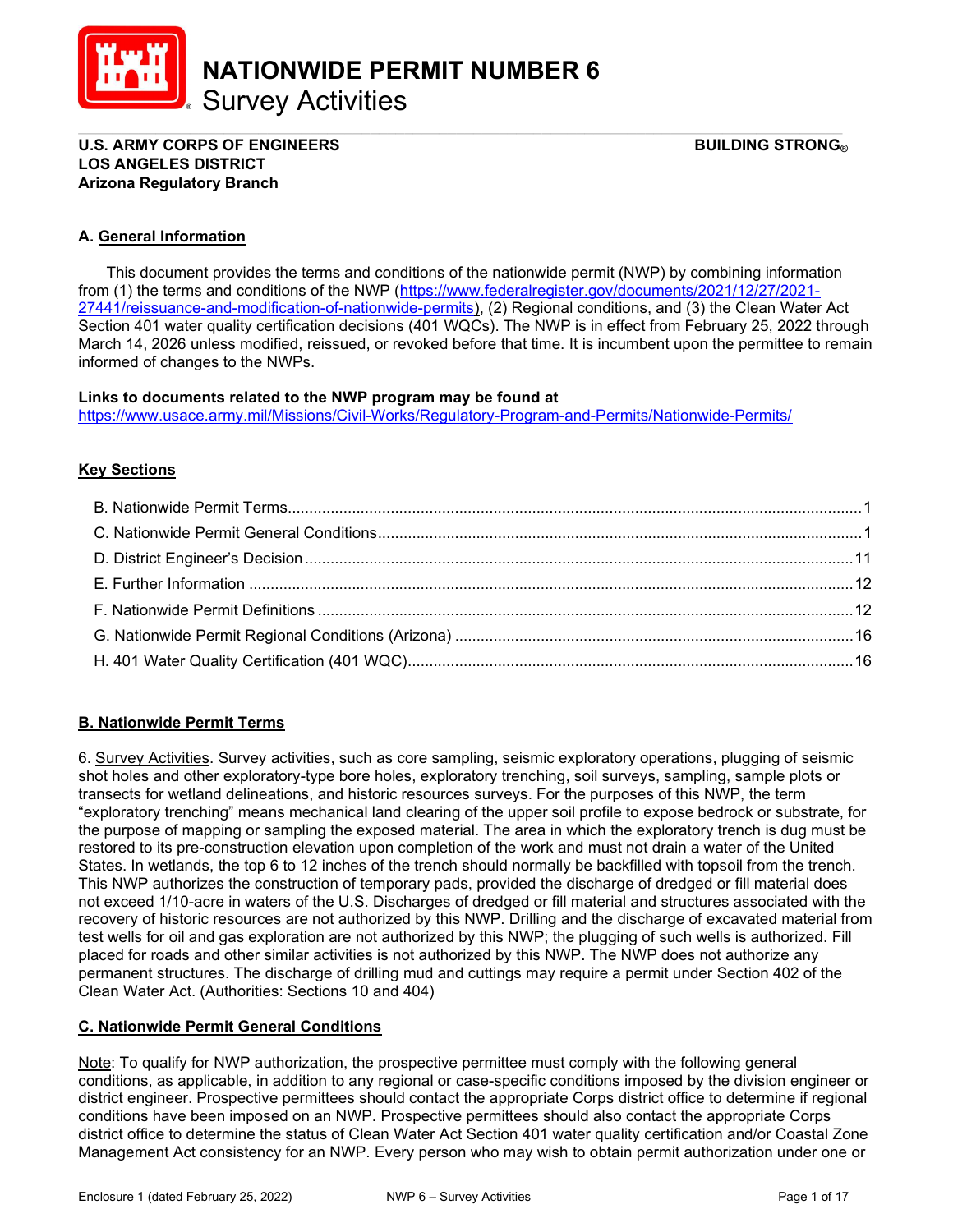more NWPs, or who is currently relying on an existing or prior permit authorization under one or more NWPs, has been and is on notice that all of the provisions of 33 CFR 330.1 through 330.6 apply to every NWP authorization. Note especially 33 CFR 330.5 relating to the modification, suspension, or revocation of any NWP authorization.

1. Navigation. (a) No activity may cause more than a minimal adverse effect on navigation.

(b) Any safety lights and signals prescribed by the U.S. Coast Guard, through regulations or otherwise, must be installed and maintained at the permittee's expense on authorized facilities in navigable waters of the United States.

(c) The permittee understands and agrees that, if future operations by the United States require the removal, relocation, or other alteration, of the structure or work herein authorized, or if, in the opinion of the Secretary of the Army or his or her authorized representative, said structure or work shall cause unreasonable obstruction to the free navigation of the navigable waters, the permittee will be required, upon due notice from the Corps of Engineers, to remove, relocate, or alter the structural work or obstructions caused thereby, without expense to the United States. No claim shall be made against the United States on account of any such removal or alteration.

2. Aquatic Life Movements. No activity may substantially disrupt the necessary life cycle movements of those species of aquatic life indigenous to the waterbody, including those species that normally migrate through the area, unless the activity's primary purpose is to impound water. All permanent and temporary crossings of waterbodies shall be suitably culverted, bridged, or otherwise designed and constructed to maintain low flows to sustain the movement of those aquatic species. If a bottomless culvert cannot be used, then the crossing should be designed and constructed to minimize adverse effects to aquatic life movements.

3. Spawning Areas. Activities in spawning areas during spawning seasons must be avoided to the maximum extent practicable. Activities that result in the physical destruction (e.g., through excavation, fill, or downstream smothering by substantial turbidity) of an important spawning area are not authorized.

4. Migratory Bird Breeding Areas. Activities in waters of the United States that serve as breeding areas for migratory birds must be avoided to the maximum extent practicable.

5. Shellfish Beds. No activity may occur in areas of concentrated shellfish populations, unless the activity is directly related to a shellfish harvesting activity authorized by NWPs 4 and 48, or is a shellfish seeding or habitat restoration activity authorized by NWP 27.

6. Suitable Material. No activity may use unsuitable material (e.g., trash, debris, car bodies, asphalt, etc.). Material used for construction or discharged must be free from toxic pollutants in toxic amounts (see section 307 of the Clean Water Act).

7. Water Supply Intakes. No activity may occur in the proximity of a public water supply intake, except where the activity is for the repair or improvement of public water supply intake structures or adjacent bank stabilization.

8. Adverse Effects From Impoundments. If the activity creates an impoundment of water, adverse effects to the aquatic system due to accelerating the passage of water, and/or restricting its flow must be minimized to the maximum extent practicable.

9. Management of Water Flows. To the maximum extent practicable, the pre-construction course, condition, capacity, and location of open waters must be maintained for each activity, including stream channelization, storm water management activities, and temporary and permanent road crossings, except as provided below. The activity must be constructed to withstand expected high flows. The activity must not restrict or impede the passage of normal or high flows, unless the primary purpose of the activity is to impound water or manage high flows. The activity may alter the pre-construction course, condition, capacity, and location of open waters if it benefits the aquatic environment (e.g., stream restoration or relocation activities).

10. Fills Within 100-Year Floodplains. The activity must comply with applicable FEMA-approved state or local floodplain management requirements.

11. Equipment. Heavy equipment working in wetlands or mudflats must be placed on mats, or other measures must be taken to minimize soil disturbance.

12. Soil Erosion and Sediment Controls. Appropriate soil erosion and sediment controls must be used and maintained in effective operating condition during construction, and all exposed soil and other fills, as well as any work below the ordinary high water mark or high tide line, must be permanently stabilized at the earliest practicable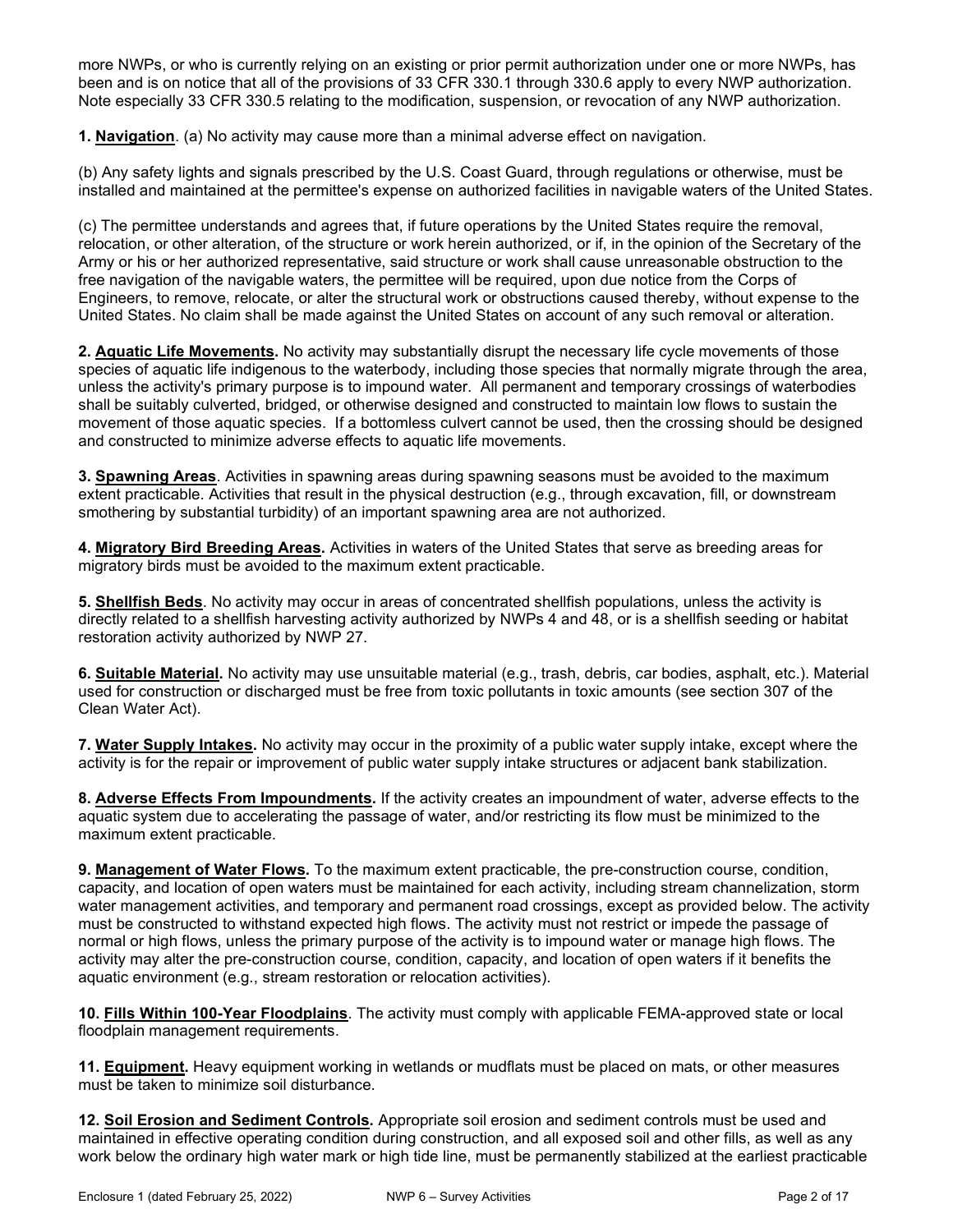date. Permittees are encouraged to perform work within waters of the United States during periods of low-flow or no-flow, or during low tides.

13. Removal of Temporary Structures and Fills. Temporary structures must be removed, to the maximum extent practicable, after their use has been discontinued. Temporary fills must be removed in their entirety and the affected areas returned to pre-construction elevations. The affected areas must be revegetated, as appropriate.

14. Proper Maintenance. Any authorized structure or fill shall be properly maintained, including maintenance to ensure public safety and compliance with applicable NWP general conditions, as well as any activity-specific conditions added by the district engineer to an NWP authorization.

15. Single and Complete Project. The activity must be a single and complete project. The same NWP cannot be used more than once for the same single and complete project.

16. Wild and Scenic Rivers. (a) No NWP activity may occur in a component of the National Wild and Scenic River System, or in a river officially designated by Congress as a "study river" for possible inclusion in the system while the river is in an official study status, unless the appropriate Federal agency with direct management responsibility for such river, has determined in writing that the proposed activity will not adversely affect the Wild and Scenic River designation or study status.

(b) If a proposed NWP activity will occur in a component of the National Wild and Scenic River System, or in a river officially designated by Congress as a "study river" for possible inclusion in the system while the river is in an official study status, the permittee must submit a pre-construction notification (see general condition 32). The district engineer will coordinate the PCN with the Federal agency with direct management responsibility for that river. Permittees shall not begin the NWP activity until notified by the district engineer that the Federal agency with direct management responsibility for that river has determined in writing that the proposed NWP activity will not adversely affect the Wild and Scenic River designation or study status.

(c) Information on Wild and Scenic Rivers may be obtained from the appropriate Federal land management agency responsible for the designated Wild and Scenic River or study river (e.g., National Park Service, U.S. Forest Service, Bureau of Land Management, U.S. Fish and Wildlife Service). Information on these rivers is also available at: http://www.rivers.gov/.

17. Tribal Rights. No activity or its operation may impair reserved tribal rights, including, but not limited to, reserved water rights and treaty fishing and hunting rights.

18. Endangered Species. (a) No activity is authorized under any NWP which is likely to directly or indirectly jeopardize the continued existence of a threatened or endangered species or a species proposed for such designation, as identified under the Federal Endangered Species Act (ESA), or which will directly or indirectly destroy or adversely modify designated critical habitat or critical habitat proposed for such designation. No activity is authorized under any NWP which "may affect" a listed species or critical habitat, unless ESA section 7 consultation addressing the consequences of the proposed activity on listed species or critical habitat has been completed. See 50 CFR 402.02 for the definition of "effects of the action" for the purposes of ESA section 7 consultation, as well as 50 CFR 402.17, which provides further explanation under ESA section 7 regarding "activities that are reasonably certain to occur" and "consequences caused by the proposed action."

(b) Federal agencies should follow their own procedures for complying with the requirements of the ESA (see 33 CFR 330.4(f)(1)). If pre-construction notification is required for the proposed activity, the Federal permittee must provide the district engineer with the appropriate documentation to demonstrate compliance with those requirements. The district engineer will verify that the appropriate documentation has been submitted. If the appropriate documentation has not been submitted, additional ESA section 7 consultation may be necessary for the activity and the respective federal agency would be responsible for fulfilling its obligation under section 7 of the ESA.

(c) Non-federal permittees must submit a pre-construction notification to the district engineer if any listed species (or species proposed for listing) or designated critical habitat (or critical habitat proposed such designation) might be affected or is in the vicinity of the activity, or if the activity is located in designated critical habitat or critical habitat proposed for such designation, and shall not begin work on the activity until notified by the district engineer that the requirements of the ESA have been satisfied and that the activity is authorized. For activities that might affect Federally-listed endangered or threatened species (or species proposed for listing) or designated critical habitat (or critical habitat proposed for such designation), the pre-construction notification must include the name(s) of the endangered or threatened species (or species proposed for listing) that might be affected by the proposed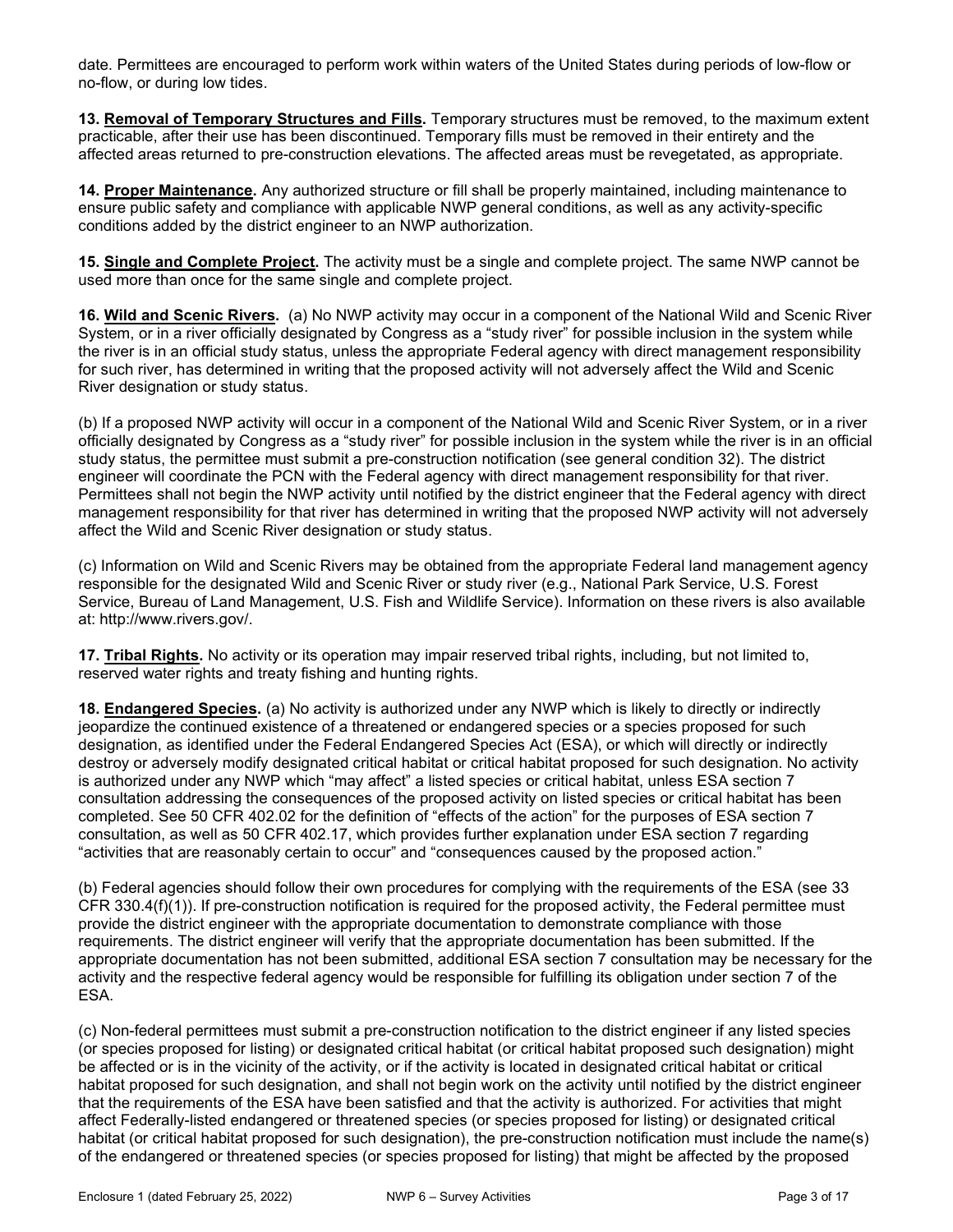activity or that utilize the designated critical habitat (or critical habitat proposed for such designation) that might be affected by the proposed activity. The district engineer will determine whether the proposed activity "may affect" or will have "no effect" to listed species and designated critical habitat and will notify the non-Federal applicant of the Corps' determination within 45 days of receipt of a complete pre-construction notification. For activities where the non-Federal applicant has identified listed species (or species proposed for listing) or designated critical habitat (or critical habitat proposed for such designation) that might be affected or is in the vicinity of the activity, and has so notified the Corps, the applicant shall not begin work until the Corps has provided notification that the proposed activity will have "no effect" on listed species (or species proposed for listing or designated critical habitat (or critical habitat proposed for such designation), or until ESA section 7 consultation or conference has been completed. If the non-Federal applicant has not heard back from the Corps within 45 days, the applicant must still wait for notification from the Corps.

(d) As a result of formal or informal consultation or conference with the FWS or NMFS the district engineer may add species-specific permit conditions to the NWPs.

(e) Authorization of an activity by an NWP does not authorize the "take" of a threatened or endangered species as defined under the ESA. In the absence of separate authorization (e.g., an ESA Section 10 Permit, a Biological Opinion with "incidental take" provisions, etc.) from the FWS or the NMFS, the Endangered Species Act prohibits any person subject to the jurisdiction of the United States to take a listed species, where "take" means to harass, harm, pursue, hunt, shoot, wound, kill, trap, capture, or collect, or to attempt to engage in any such conduct. The word "harm" in the definition of "take'' means an act which actually kills or injures wildlife. Such an act may include significant habitat modification or degradation where it actually kills or injures wildlife by significantly impairing essential behavioral patterns, including breeding, feeding or sheltering.

(f) If the non-federal permittee has a valid ESA section  $10(a)(1)(B)$  incidental take permit with an approved Habitat Conservation Plan for a project or a group of projects that includes the proposed NWP activity, the non-federal applicant should provide a copy of that ESA section  $10(a)(1)(B)$  permit with the PCN required by paragraph (c) of this general condition. The district engineer will coordinate with the agency that issued the ESA section 10(a)(1)(B) permit to determine whether the proposed NWP activity and the associated incidental take were considered in the internal ESA section 7 consultation conducted for the ESA section 10(a)(1)(B) permit. If that coordination results in concurrence from the agency that the proposed NWP activity and the associated incidental take were considered in the internal ESA section 7 consultation for the ESA section 10(a)(1)(B) permit, the district engineer does not need to conduct a separate ESA section 7 consultation for the proposed NWP activity. The district engineer will notify the non-federal applicant within 45 days of receipt of a complete pre-construction notification whether the ESA section 10(a)(1)(B) permit covers the proposed NWP activity or whether additional ESA section 7 consultation is required.

(g) Information on the location of threatened and endangered species and their critical habitat can be obtained directly from the offices of the FWS and NMFS or their world wide web pages at http://www.fws.gov/ or http://www.fws.gov/ipac and http://www.nmfs.noaa.gov/pr/species/esa/ respectively.

19. Migratory Birds and Bald and Golden Eagles. The permittee is responsible for ensuring that an action authorized by an NWP complies with the Migratory Bird Treaty Act and the Bald and Golden Eagle Protection Act. The permittee is responsible for contacting the appropriate local office of the U.S. Fish and Wildlife Service to determine what measures, if any, are necessary or appropriate to reduce adverse effects to migratory birds or eagles, including whether "incidental take" permits are necessary and available under the Migratory Bird Treaty Act or Bald and Golden Eagle Protection Act for a particular activity.

20. Historic Properties. (a) No activity is authorized under any NWP which may have the potential to cause effects to properties listed, or eligible for listing, in the National Register of Historic Places until the requirements of Section 106 of the National Historic Preservation Act (NHPA) have been satisfied.

(b) Federal permittees should follow their own procedures for complying with the requirements of section 106 of the National Historic Preservation Act (see 33 CFR 330.4(g)(1)). If pre-construction notification is required for the proposed NWP activity, the Federal permittee must provide the district engineer with the appropriate documentation to demonstrate compliance with those requirements. The district engineer will verify that the appropriate documentation has been submitted. If the appropriate documentation is not submitted, then additional consultation under section 106 may be necessary. The respective federal agency is responsible for fulfilling its obligation to comply with section 106.

(c) Non-federal permittees must submit a pre-construction notification to the district engineer if the NWP activity might have the potential to cause effects to any historic properties listed on, determined to be eligible for listing on,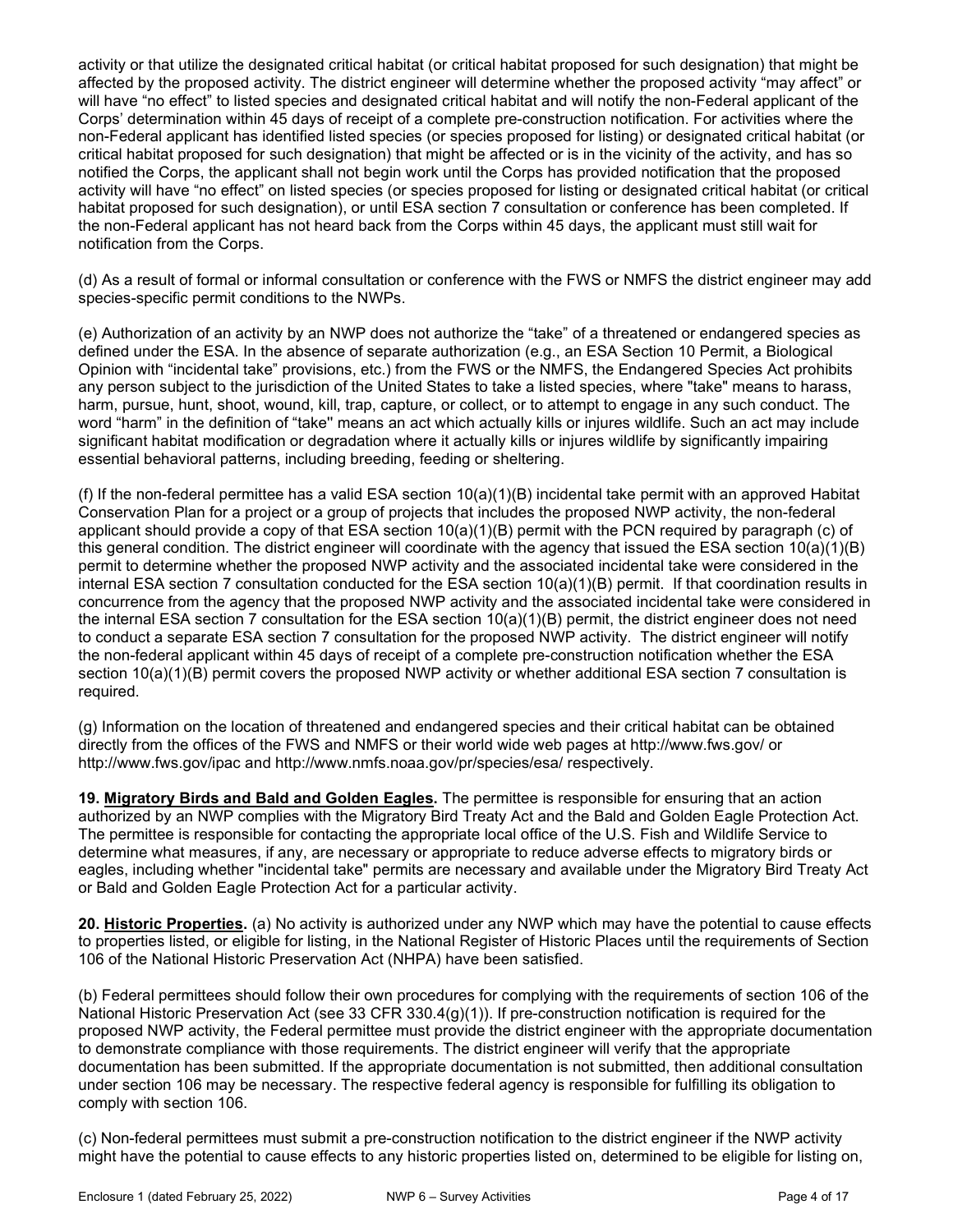or potentially eligible for listing on the National Register of Historic Places, including previously unidentified properties. For such activities, the pre-construction notification must state which historic properties might have the potential to be affected by the proposed NWP activity or include a vicinity map indicating the location of the historic properties or the potential for the presence of historic properties. Assistance regarding information on the location of, or potential for, the presence of historic properties can be sought from the State Historic Preservation Officer, Tribal Historic Preservation Officer, or designated tribal representative, as appropriate, and the National Register of Historic Places (see 33 CFR 330.4(g)). When reviewing pre-construction notifications, district engineers will comply with the current procedures for addressing the requirements of section 106 of the National Historic Preservation Act. The district engineer shall make a reasonable and good faith effort to carry out appropriate identification efforts commensurate with potential impacts, which may include background research, consultation, oral history interviews, sample field investigation, and/or field survey. Based on the information submitted in the PCN and these identification efforts, the district engineer shall determine whether the proposed NWP activity has the potential to cause effects on the historic properties. Section 106 consultation is not required when the district engineer determines that the activity does not have the potential to cause effects on historic properties (see 36 CFR 800.3(a)). Section 106 consultation is required when the district engineer determines that the activity has the potential to cause effects on historic properties. The district engineer will conduct consultation with consulting parties identified under 36 CFR 800.2(c) when he or she makes any of the following effect determinations for the purposes of section 106 of the NHPA: no historic properties affected, no adverse effect, or adverse effect.

(d) Where the non-Federal applicant has identified historic properties on which the proposed NWP activity might have the potential to cause effects and has so notified the Corps, the non-Federal applicant shall not begin the activity until notified by the district engineer either that the activity has no potential to cause effects to historic properties or that NHPA section 106 consultation has been completed. For non-federal permittees, the district engineer will notify the prospective permittee within 45 days of receipt of a complete pre-construction notification whether NHPA section 106 consultation is required. If NHPA section 106 consultation is required, the district engineer will notify the non-Federal applicant that he or she cannot begin the activity until section 106 consultation is completed. If the non-Federal applicant has not heard back from the Corps within 45 days, the applicant must still wait for notification from the Corps.

(e) Prospective permittees should be aware that section 110k of the NHPA (54 U.S.C. 306113) prevents the Corps from granting a permit or other assistance to an applicant who, with intent to avoid the requirements of section 106 of the NHPA, has intentionally significantly adversely affected a historic property to which the permit would relate, or having legal power to prevent it, allowed such significant adverse effect to occur, unless the Corps, after consultation with the Advisory Council on Historic Preservation (ACHP), determines that circumstances justify granting such assistance despite the adverse effect created or permitted by the applicant. If circumstances justify granting the assistance, the Corps is required to notify the ACHP and provide documentation specifying the circumstances, the degree of damage to the integrity of any historic properties affected, and proposed mitigation. This documentation must include any views obtained from the applicant, SHPO/THPO, appropriate Indian tribes if the undertaking occurs on or affects historic properties on tribal lands or affects properties of interest to those tribes, and other parties known to have a legitimate interest in the impacts to the permitted activity on historic properties.

21. Discovery of Previously Unknown Remains and Artifacts. Permittees that discover any previously unknown historic, cultural or archeological remains and artifacts while accomplishing the activity authorized by an NWP, they must immediately notify the district engineer of what they have found, and to the maximum extent practicable, avoid construction activities that may affect the remains and artifacts until the required coordination has been completed. The district engineer will initiate the Federal, Tribal, and state coordination required to determine if the items or remains warrant a recovery effort or if the site is eligible for listing in the National Register of Historic Places.

22. Designated Critical Resource Waters. Critical resource waters include, NOAA-managed marine sanctuaries and marine monuments, and National Estuarine Research Reserves. The district engineer may designate, after notice and opportunity for public comment, additional waters officially designated by a state as having particular environmental or ecological significance, such as outstanding national resource waters or state natural heritage sites. The district engineer may also designate additional critical resource waters after notice and opportunity for public comment.

(a) Discharges of dredged or fill material into waters of the United States are not authorized by NWPs 7, 12, 14, 16, 17, 21, 29, 31, 35, 39, 40, 42, 43, 44, 49, 50, 51, 52, 57 and 58 for any activity within, or directly affecting, critical resource waters, including wetlands adjacent to such waters.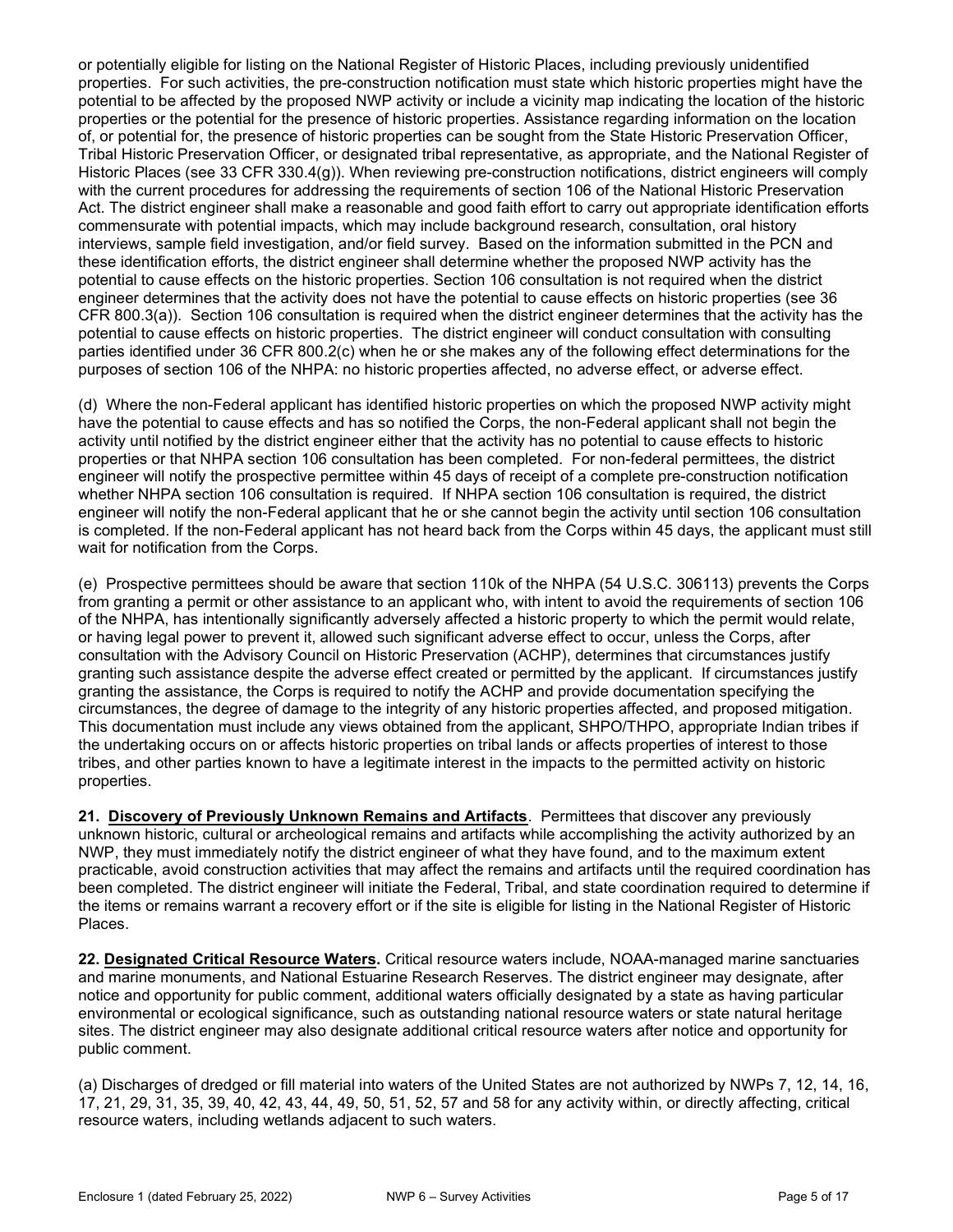(b) For NWPs 3, 8, 10, 13, 15, 18, 19, 22, 23, 25, 27, 28, 30, 33, 34, 36, 37, 38, and 54, notification is required in accordance with general condition 32, for any activity proposed by permittees in the designated critical resource waters including wetlands adjacent to those waters. The district engineer may authorize activities under these NWPs only after she or he determines that the impacts to the critical resource waters will be no more than minimal.

23. Mitigation. The district engineer will consider the following factors when determining appropriate and practicable mitigation necessary to ensure that the individual and cumulative adverse environmental effects are no more than minimal:

(a) The activity must be designed and constructed to avoid and minimize adverse effects, both temporary and permanent, to waters of the United States to the maximum extent practicable at the project site (i.e., on site).

(b) Mitigation in all its forms (avoiding, minimizing, rectifying, reducing, or compensating for resource losses) will be required to the extent necessary to ensure that the individual and cumulative adverse environmental effects are no more than minimal.

(c) Compensatory mitigation at a minimum one-for-one ratio will be required for all wetland losses that exceed 1/10 acre and require pre-construction notification, unless the district engineer determines in writing that either some other form of mitigation would be more environmentally appropriate or the adverse environmental effects of the proposed activity are no more than minimal, and provides an activity-specific waiver of this requirement. For wetland losses of 1/10-acre or less that require pre-construction notification, the district engineer may determine on a case-by-case basis that compensatory mitigation is required to ensure that the activity results in only minimal adverse environmental effects.

(d) Compensatory mitigation at a minimum one-for-one ratio will be required for all losses of stream bed that exceed 3/100-acre and require pre-construction notification, unless the district engineer determines in writing that either some other form of mitigation would be more environmentally appropriate or the adverse environmental effects of the proposed activity are no more than minimal, and provides an activity-specific waiver of this requirement. This compensatory mitigation requirement may be satisfied through the restoration or enhancement of riparian areas next to streams in accordance with paragraph (e) of this general condition. For losses of stream bed of 3/100-acre or less that require pre-construction notification, the district engineer may determine on a case-bycase basis that compensatory mitigation is required to ensure that the activity results in only minimal adverse environmental effects. Compensatory mitigation for losses of streams should be provided, if practicable, through stream rehabilitation, enhancement, or preservation, since streams are difficult-to-replace resources (see 33 CFR 332.3(e)(3)).

(e) Compensatory mitigation plans for NWP activities in or near streams or other open waters will normally include a requirement for the restoration or enhancement, maintenance, and legal protection (e.g., conservation easements) of riparian areas next to open waters. In some cases, the restoration or maintenance/protection of riparian areas may be the only compensatory mitigation required. If restoring riparian areas involves planting vegetation, only native species should be planted. The width of the required riparian area will address documented water quality or aquatic habitat loss concerns. Normally, the riparian area will be 25 to 50 feet wide on each side of the stream, but the district engineer may require slightly wider riparian areas to address documented water quality or habitat loss concerns. If it is not possible to restore or maintain/protect a riparian area on both sides of a stream, or if the waterbody is a lake or coastal waters, then restoring or maintaining/protecting a riparian area along a single bank or shoreline may be sufficient. Where both wetlands and open waters exist on the project site, the district engineer will determine the appropriate compensatory mitigation (e.g., riparian areas and/or wetlands compensation) based on what is best for the aquatic environment on a watershed basis. In cases where riparian areas are determined to be the most appropriate form of minimization or compensatory mitigation, the district engineer may waive or reduce the requirement to provide wetland compensatory mitigation for wetland losses.

(f) Compensatory mitigation projects provided to offset losses of aquatic resources must comply with the applicable provisions of 33 CFR part 332.

(1) The prospective permittee is responsible for proposing an appropriate compensatory mitigation option if compensatory mitigation is necessary to ensure that the activity results in no more than minimal adverse environmental effects. For the NWPs, the preferred mechanism for providing compensatory mitigation is mitigation bank credits or in-lieu fee program credits (see 33 CFR 332.3(b)(2) and (3)). However, if an appropriate number and type of mitigation bank or in-lieu credits are not available at the time the PCN is submitted to the district engineer, the district engineer may approve the use of permittee-responsible mitigation.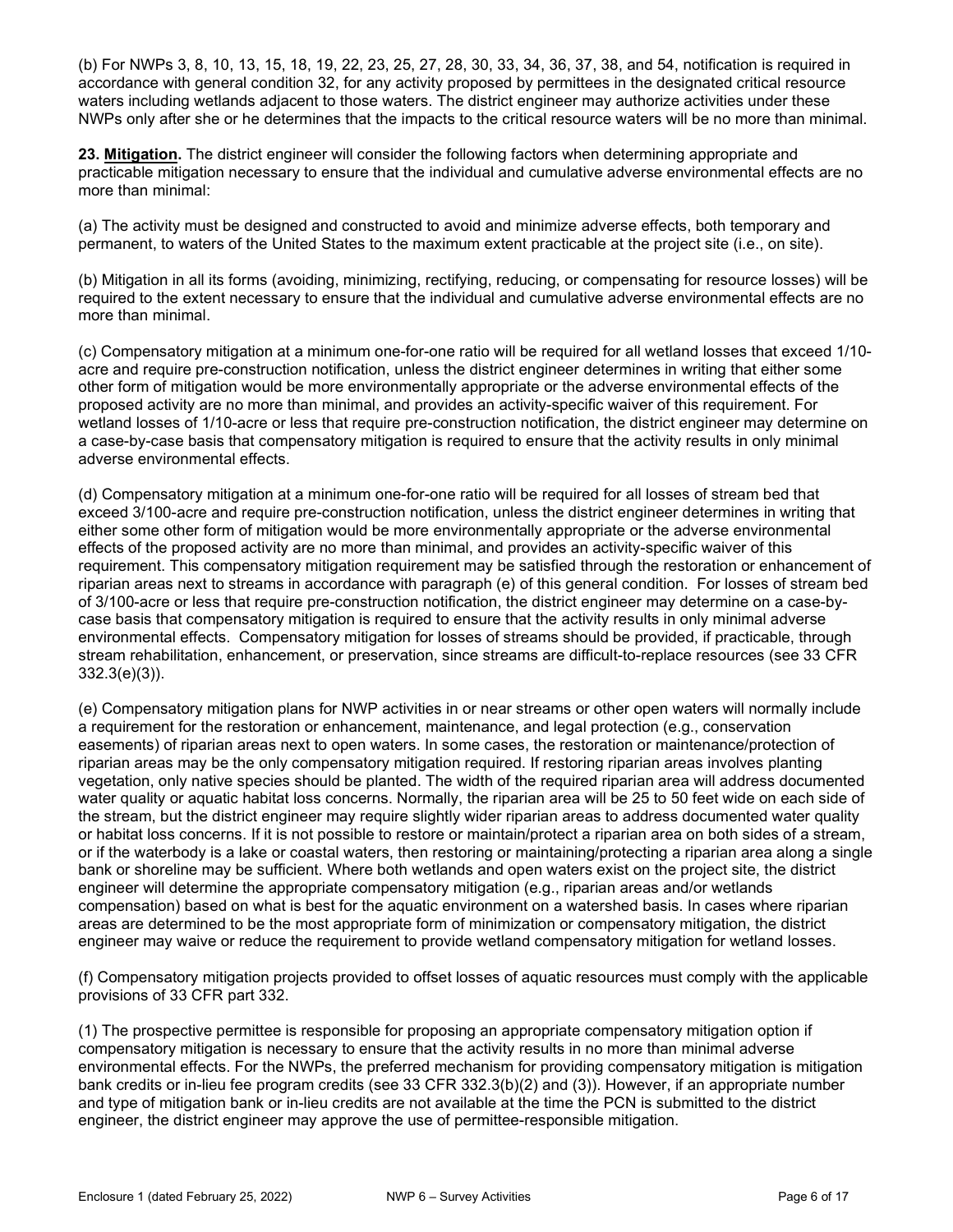(2) The amount of compensatory mitigation required by the district engineer must be sufficient to ensure that the authorized activity results in no more than minimal individual and cumulative adverse environmental effects (see 33 CFR 330.1(e)(3)). (See also 33 CFR 332.3(f).)

(3) Since the likelihood of success is greater and the impacts to potentially valuable uplands are reduced, aquatic resource restoration should be the first compensatory mitigation option considered for permittee-responsible mitigation.

(4) If permittee-responsible mitigation is the proposed option, the prospective permittee is responsible for submitting a mitigation plan. A conceptual or detailed mitigation plan may be used by the district engineer to make the decision on the NWP verification request, but a final mitigation plan that addresses the applicable requirements of 33 CFR 332.4(c)(2) through (14) must be approved by the district engineer before the permittee begins work in waters of the United States, unless the district engineer determines that prior approval of the final mitigation plan is not practicable or not necessary to ensure timely completion of the required compensatory mitigation (see 33 CFR 332.3(k)(3)). If permittee-responsible mitigation is the proposed option, and the proposed compensatory mitigation site is located on land in which another federal agency holds an easement, the district engineer will coordinate with that federal agency to determine if proposed compensatory mitigation project is compatible with the terms of the easement.

(5) If mitigation bank or in-lieu fee program credits are the proposed option, the mitigation plan needs to address only the baseline conditions at the impact site and the number of credits to be provided (see 33 CFR 332.4(c)(1)(ii)).

(6) Compensatory mitigation requirements (e.g., resource type and amount to be provided as compensatory mitigation, site protection, ecological performance standards, monitoring requirements) may be addressed through conditions added to the NWP authorization, instead of components of a compensatory mitigation plan (see 33 CFR 332.4(c)(1)(ii)).

(g) Compensatory mitigation will not be used to increase the acreage losses allowed by the acreage limits of the NWPs. For example, if an NWP has an acreage limit of 1/2-acre, it cannot be used to authorize any NWP activity resulting in the loss of greater than 1/2-acre of waters of the United States, even if compensatory mitigation is provided that replaces or restores some of the lost waters. However, compensatory mitigation can and should be used, as necessary, to ensure that an NWP activity already meeting the established acreage limits also satisfies the no more than minimal impact requirement for the NWPs.

(h) Permittees may propose the use of mitigation banks, in-lieu fee programs, or permittee-responsible mitigation. When developing a compensatory mitigation proposal, the permittee must consider appropriate and practicable options consistent with the framework at 33 CFR 332.3(b). For activities resulting in the loss of marine or estuarine resources, permittee-responsible mitigation may be environmentally preferable if there are no mitigation banks or in-lieu fee programs in the area that have marine or estuarine credits available for sale or transfer to the permittee. For permittee-responsible mitigation, the special conditions of the NWP verification must clearly indicate the party or parties responsible for the implementation and performance of the compensatory mitigation project, and, if required, its long-term management.

(i) Where certain functions and services of waters of the United States are permanently adversely affected by a regulated activity, such as discharges of dredged or fill material into waters of the United States that will convert a forested or scrub-shrub wetland to a herbaceous wetland in a permanently maintained utility line right-of-way, mitigation may be required to reduce the adverse environmental effects of the activity to the no more than minimal level.

24. Safety of Impoundment Structures. To ensure that all impoundment structures are safely designed, the district engineer may require non-Federal applicants to demonstrate that the structures comply with established state or federal, dam safety criteria or have been designed by qualified persons. The district engineer may also require documentation that the design has been independently reviewed by similarly qualified persons, and appropriate modifications made to ensure safety.

25. Water Quality. (a) Where the certifying authority (state, authorized tribe, or EPA, as appropriate) has not previously certified compliance of an NWP with CWA section 401, a CWA section 401 water quality certification for the proposed discharge must be obtained or waived (see 33 CFR 330.4(c)). If the permittee cannot comply with all of the conditions of a water quality certification previously issued by certifying authority for the issuance of the NWP, then the permittee must obtain a water quality certification or waiver for the proposed discharge in order for the activity to be authorized by an NWP.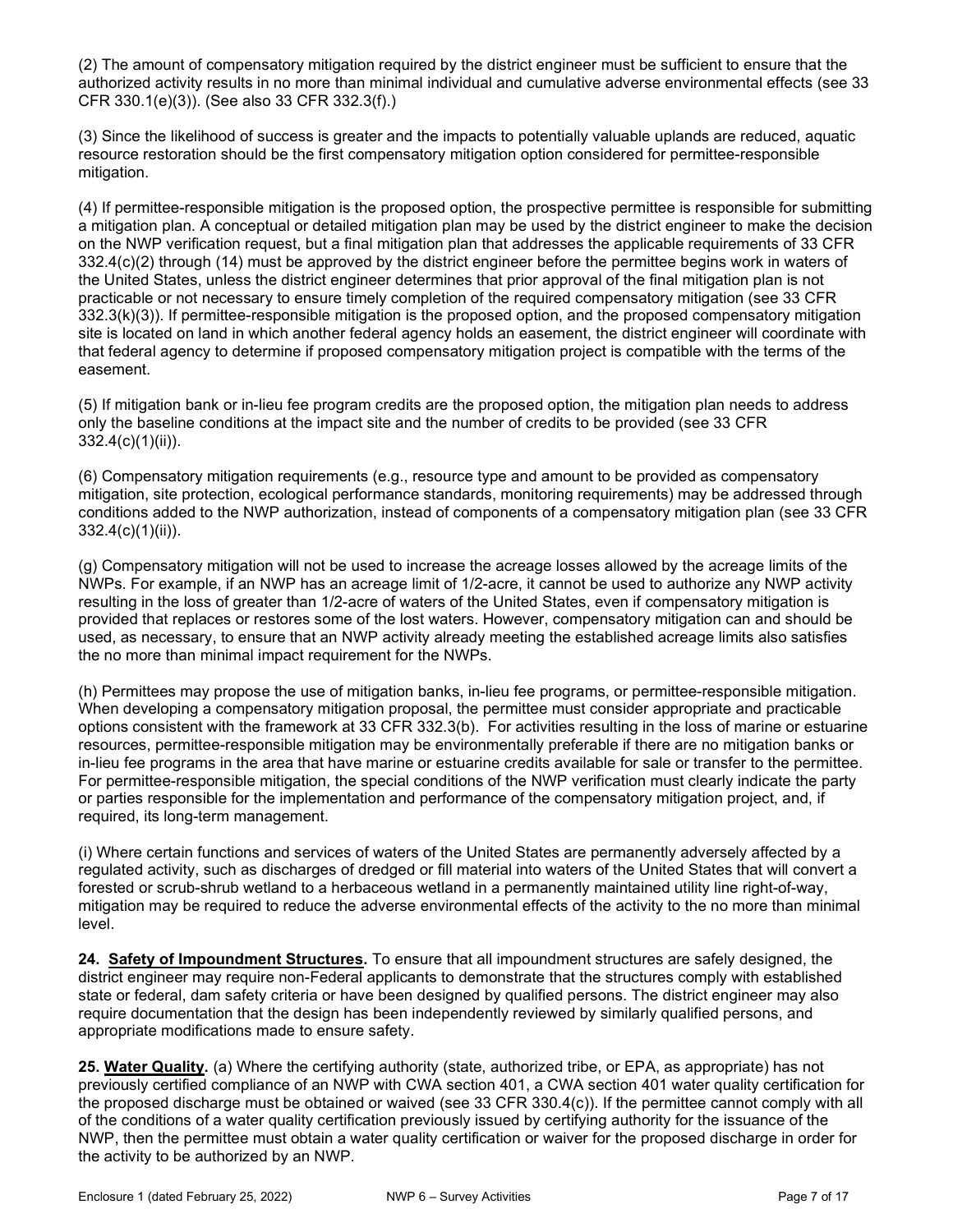(b) If the NWP activity requires pre-construction notification and the certifying authority has not previously certified compliance of an NWP with CWA section 401, the proposed discharge is not authorized by an NWP until water quality certification is obtained or waived. If the certifying authority issues a water quality certification for the proposed discharge, the permittee must submit a copy of the certification to the district engineer. The discharge is not authorized by an NWP until the district engineer has notified the permittee that the water quality certification requirement has been satisfied by the issuance of a water quality certification or a waiver.

(c) The district engineer or certifying authority may require additional water quality management measures to ensure that the authorized activity does not result in more than minimal degradation of water quality.

26. Coastal Zone Management. In coastal states where an NWP has not previously received a state coastal zone management consistency concurrence, an individual state coastal zone management consistency concurrence must be obtained, or a presumption of concurrence must occur (see 33 CFR 330.4(d)). If the permittee cannot comply with all of the conditions of a coastal zone management consistency concurrence previously issued by the state, then the permittee must obtain an individual coastal zone management consistency concurrence or presumption of concurrence in order for the activity to be authorized by an NWP. The district engineer or a state may require additional measures to ensure that the authorized activity is consistent with state coastal zone management requirements.

27. Regional and Case-By-Case Conditions. The activity must comply with any regional conditions that may have been added by the Division Engineer (see 33 CFR 330.4(e)) and with any case specific conditions added by the Corps or by the state, Indian Tribe, or U.S. EPA in its CWA section 401 Water Quality Certification, or by the state in its Coastal Zone Management Act consistency determination.

28. Use of Multiple Nationwide Permits. The use of more than one NWP for a single and complete project is authorized, subject to the following restrictions:

(a) If only one of the NWPs used to authorize the single and complete project has a specified acreage limit, the acreage loss of waters of the United States cannot exceed the acreage limit of the NWP with the highest specified acreage limit. For example, if a road crossing over tidal waters is constructed under NWP 14, with associated bank stabilization authorized by NWP 13, the maximum acreage loss of waters of the United States for the total project cannot exceed 1/3-acre.

(b) If one or more of the NWPs used to authorize the single and complete project has specified acreage limits, the acreage loss of waters of the United States authorized by those NWPs cannot exceed their respective specified acreage limits. For example, if a commercial development is constructed under NWP 39, and the single and complete project includes the filling of an upland ditch authorized by NWP 46, the maximum acreage loss of waters of the United States for the commercial development under NWP 39 cannot exceed 1/2-acre, and the total acreage loss of waters of United States due to the NWP 39 and 46 activities cannot exceed 1 acre.

29. Transfer of Nationwide Permit Verifications. If the permittee sells the property associated with a nationwide permit verification, the permittee may transfer the nationwide permit verification to the new owner by submitting a letter to the appropriate Corps district office to validate the transfer. A copy of the nationwide permit verification must be attached to the letter, and the letter must contain the following statement and signature:

"When the structures or work authorized by this nationwide permit are still in existence at the time the property is transferred, the terms and conditions of this nationwide permit, including any special conditions, will continue to be binding on the new owner(s) of the property. To validate the transfer of this nationwide permit and the associated liabilities associated with compliance with its terms and conditions, have the transferee sign and date below."

(Transferee)

(Date)

30. Compliance Certification. Each permittee who receives an NWP verification letter from the Corps must provide a signed certification documenting completion of the authorized activity and implementation of any required

\_\_\_\_\_\_\_\_\_\_\_\_\_\_\_\_\_\_\_\_\_\_\_\_\_\_\_\_\_\_\_\_\_\_\_\_\_\_\_\_\_\_\_\_\_

\_\_\_\_\_\_\_\_\_\_\_\_\_\_\_\_\_\_\_\_\_\_\_\_\_\_\_\_\_\_\_\_\_\_\_\_\_\_\_\_\_\_\_\_\_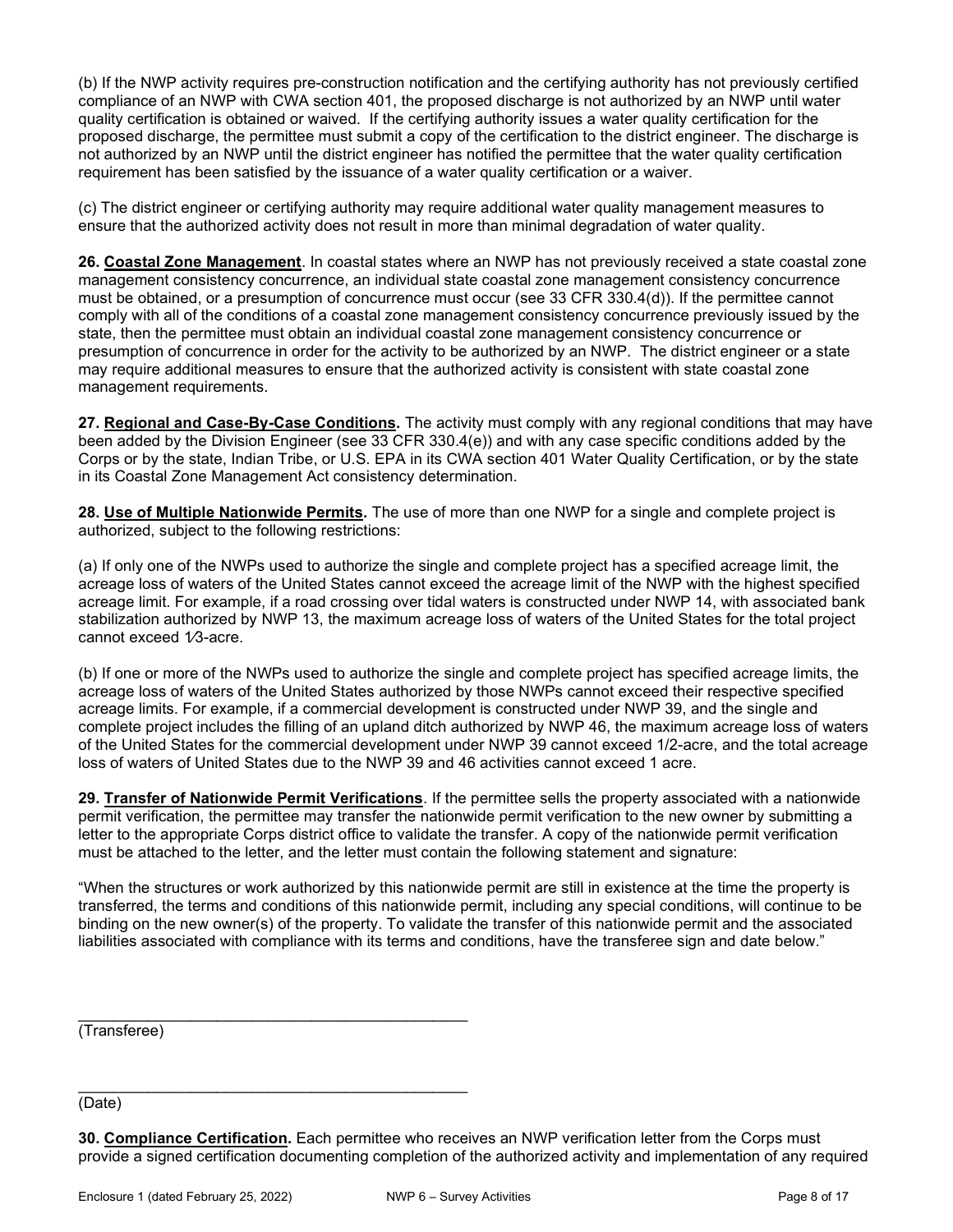compensatory mitigation. The success of any required permittee-responsible mitigation, including the achievement of ecological performance standards, will be addressed separately by the district engineer. The Corps will provide the permittee the certification document with the NWP verification letter. The certification document will include:

(a) A statement that the authorized activity was done in accordance with the NWP authorization, including any general, regional, or activity-specific conditions;

(b) A statement that the implementation of any required compensatory mitigation was completed in accordance with the permit conditions. If credits from a mitigation bank or in-lieu fee program are used to satisfy the compensatory mitigation requirements, the certification must include the documentation required by 33 CFR 332.3(l)(3) to confirm that the permittee secured the appropriate number and resource type of credits; and

(c) The signature of the permittee certifying the completion of the activity and mitigation.

The completed certification document must be submitted to the district engineer within 30 days of completion of the authorized activity or the implementation of any required compensatory mitigation, whichever occurs later.

31. Activities Affecting Structures or Works Built by the United States. If an NWP activity also requires review by, or permission from, the Corps pursuant to 33 U.S.C. 408 because it will alter or temporarily or permanently occupy or use a U.S. Army Corps of Engineers (USACE) federally authorized Civil Works project (a "USACE project"), the prospective permittee must submit a pre-construction notification. See paragraph (b)(10) of general condition 32. An activity that requires section 408 permission and/or review is not authorized by an NWP until the appropriate Corps office issues the section 408 permission or completes its review to alter, occupy, or use the USACE project, and the district engineer issues a written NWP verification.

32. Pre-Construction Notification. (a) Timing. Where required by the terms of the NWP, the prospective permittee must notify the district engineer by submitting a pre-construction notification (PCN) as early as possible. The district engineer must determine if the PCN is complete within 30 calendar days of the date of receipt and, if the PCN is determined to be incomplete, notify the prospective permittee within that 30 day period to request the additional information necessary to make the PCN complete. The request must specify the information needed to make the PCN complete. As a general rule, district engineers will request additional information necessary to make the PCN complete only once. However, if the prospective permittee does not provide all of the requested information, then the district engineer will notify the prospective permittee that the PCN is still incomplete and the PCN review process will not commence until all of the requested information has been received by the district engineer. The prospective permittee shall not begin the activity until either:

(1) He or she is notified in writing by the district engineer that the activity may proceed under the NWP with any special conditions imposed by the district or division engineer; or

(2) 45 calendar days have passed from the district engineer's receipt of the complete PCN and the prospective permittee has not received written notice from the district or division engineer. However, if the permittee was required to notify the Corps pursuant to general condition 18 that listed species or critical habitat might be affected or are in the vicinity of the activity, or to notify the Corps pursuant to general condition 20 that the activity might have the potential to cause effects to historic properties, the permittee cannot begin the activity until receiving written notification from the Corps that there is "no effect" on listed species or "no potential to cause effects" on historic properties, or that any consultation required under Section 7 of the Endangered Species Act (see 33 CFR 330.4(f)) and/or section 106 of the National Historic Preservation Act (see 33 CFR 330.4(g)) has been completed. If the proposed activity requires a written waiver to exceed specified limits of an NWP, the permittee may not begin the activity until the district engineer issues the waiver. If the district or division engineer notifies the permittee in writing that an individual permit is required within 45 calendar days of receipt of a complete PCN, the permittee cannot begin the activity until an individual permit has been obtained. Subsequently, the permittee's right to proceed under the NWP may be modified, suspended, or revoked only in accordance with the procedure set forth in 33 CFR 330.5(d)(2).

(b) Contents of Pre-Construction Notification: The PCN must be in writing and include the following information:

- (1) Name, address and telephone numbers of the prospective permittee;
- (2) Location of the proposed activity;

(3) Identify the specific NWP or NWP(s) the prospective permittee wants to use to authorize the proposed activity;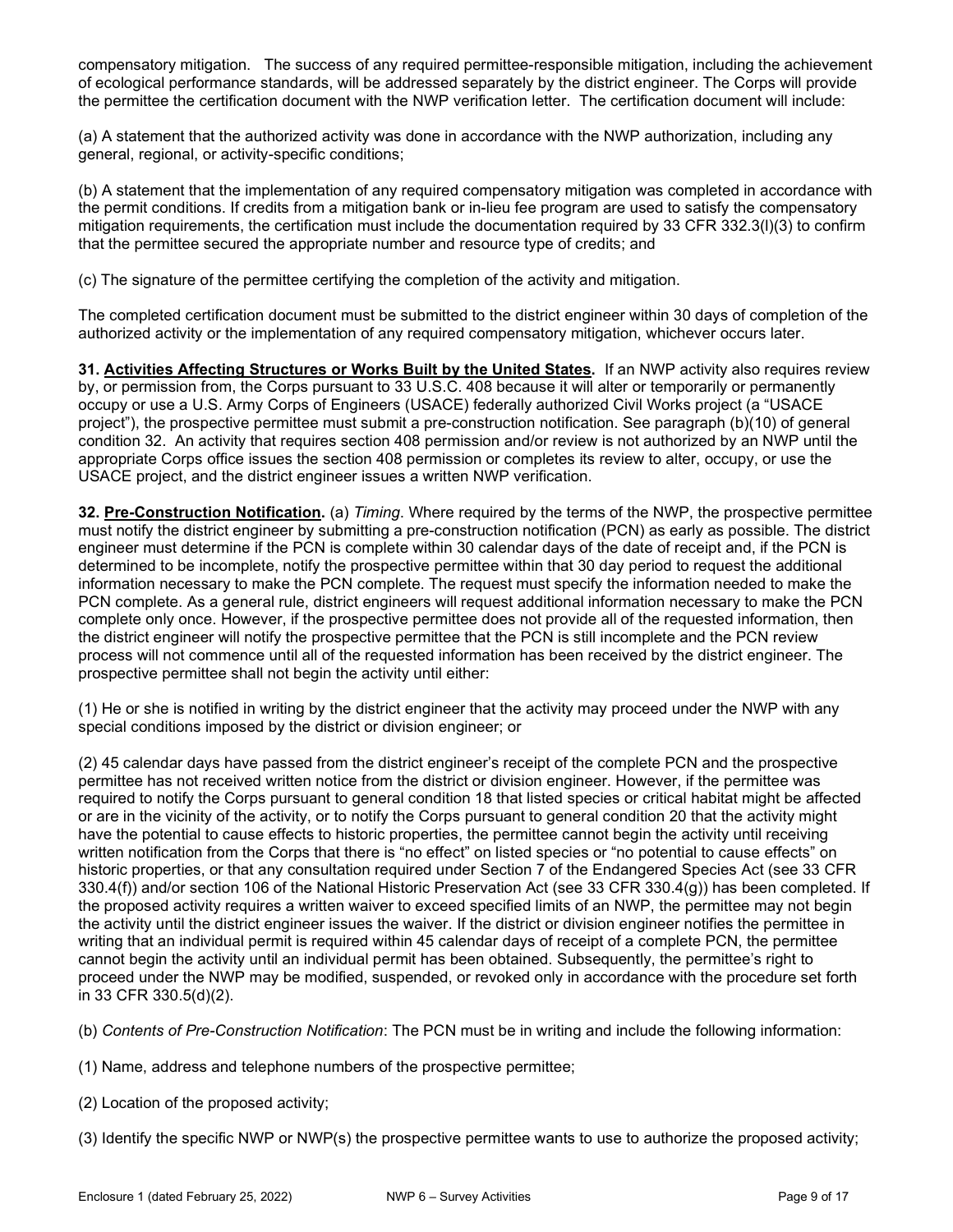(4) (i) A description of the proposed activity; the activity's purpose; direct and indirect adverse environmental effects the activity would cause, including the anticipated amount of loss of wetlands, other special aquatic sites, and other waters expected to result from the NWP activity, in acres, linear feet, or other appropriate unit of measure; a description of any proposed mitigation measures intended to reduce the adverse environmental effects caused by the proposed activity; and any other NWP(s), regional general permit(s), or individual permit(s) used or intended to be used to authorize any part of the proposed project or any related activity, including other separate and distant crossings for linear projects that require Department of the Army authorization but do not require pre-construction notification. The description of the proposed activity and any proposed mitigation measures should be sufficiently detailed to allow the district engineer to determine that the adverse environmental effects of the activity will be no more than minimal and to determine the need for compensatory mitigation or other mitigation measures.

(ii) For linear projects where one or more single and complete crossings require pre-construction notification, the PCN must include the quantity of anticipated losses of wetlands, other special aquatic sites, and other waters for each single and complete crossing of those wetlands, other special aquatic sites, and other waters (including those single and complete crossings authorized by an NWP but do not require PCNs). This information will be used by the district engineer to evaluate the cumulative adverse environmental effects of the proposed linear project, and does not change those non-PCN NWP activities into NWP PCNs.

(iii) Sketches should be provided when necessary to show that the activity complies with the terms of the NWP. (Sketches usually clarify the activity and when provided results in a quicker decision. Sketches should contain sufficient detail to provide an illustrative description of the proposed activity (e.g., a conceptual plan), but do not need to be detailed engineering plans);

(5) The PCN must include a delineation of wetlands, other special aquatic sites, and other waters, such as lakes and ponds, and perennial and intermittent streams, on the project site. Wetland delineations must be prepared in accordance with the current method required by the Corps. The permittee may ask the Corps to delineate the special aquatic sites and other waters on the project site, but there may be a delay if the Corps does the delineation, especially if the project site is large or contains many wetlands, other special aquatic sites, and other waters. Furthermore, the 45-day period will not start until the delineation has been submitted to or completed by the Corps, as appropriate;

(6) If the proposed activity will result in the loss of greater than 1/10-acre of wetlands or 3/100-acre of stream bed and a PCN is required, the prospective permittee must submit a statement describing how the mitigation requirement will be satisfied, or explaining why the adverse environmental effects are no more than minimal and why compensatory mitigation should not be required. As an alternative, the prospective permittee may submit a conceptual or detailed mitigation plan.

(7) For non-federal permittees, if any listed species (or species proposed for listing) or designated critical habitat (or critical habitat proposed for such designation) might be affected or is in the vicinity of the activity, or if the activity is located in designated critical habitat (or critical habitat proposed for such designation), the PCN must include the name(s) of those endangered or threatened species (or species proposed for listing) that might be affected by the proposed activity or utilize the designated critical habitat (or critical habitat proposed for such designation) that might be affected by the proposed activity. For NWP activities that require pre-construction notification, Federal permittees must provide documentation demonstrating compliance with the Endangered Species Act;

(8) For non-federal permittees, if the NWP activity might have the potential to cause effects to a historic property listed on, determined to be eligible for listing on, or potentially eligible for listing on, the National Register of Historic Places, the PCN must state which historic property might have the potential to be affected by the proposed activity or include a vicinity map indicating the location of the historic property. For NWP activities that require preconstruction notification, Federal permittees must provide documentation demonstrating compliance with section 106 of the National Historic Preservation Act;

(9) For an activity that will occur in a component of the National Wild and Scenic River System, or in a river officially designated by Congress as a "study river" for possible inclusion in the system while the river is in an official study status, the PCN must identify the Wild and Scenic River or the "study river" (see general condition 16); and

(10) For an NWP activity that requires permission from, or review by, the Corps pursuant to 33 U.S.C. 408 because it will alter or temporarily or permanently occupy or use a U.S. Army Corps of Engineers federally authorized civil works project, the pre-construction notification must include a statement confirming that the project proponent has submitted a written request for section 408 permission from, or review by, the Corps office having jurisdiction over that USACE project.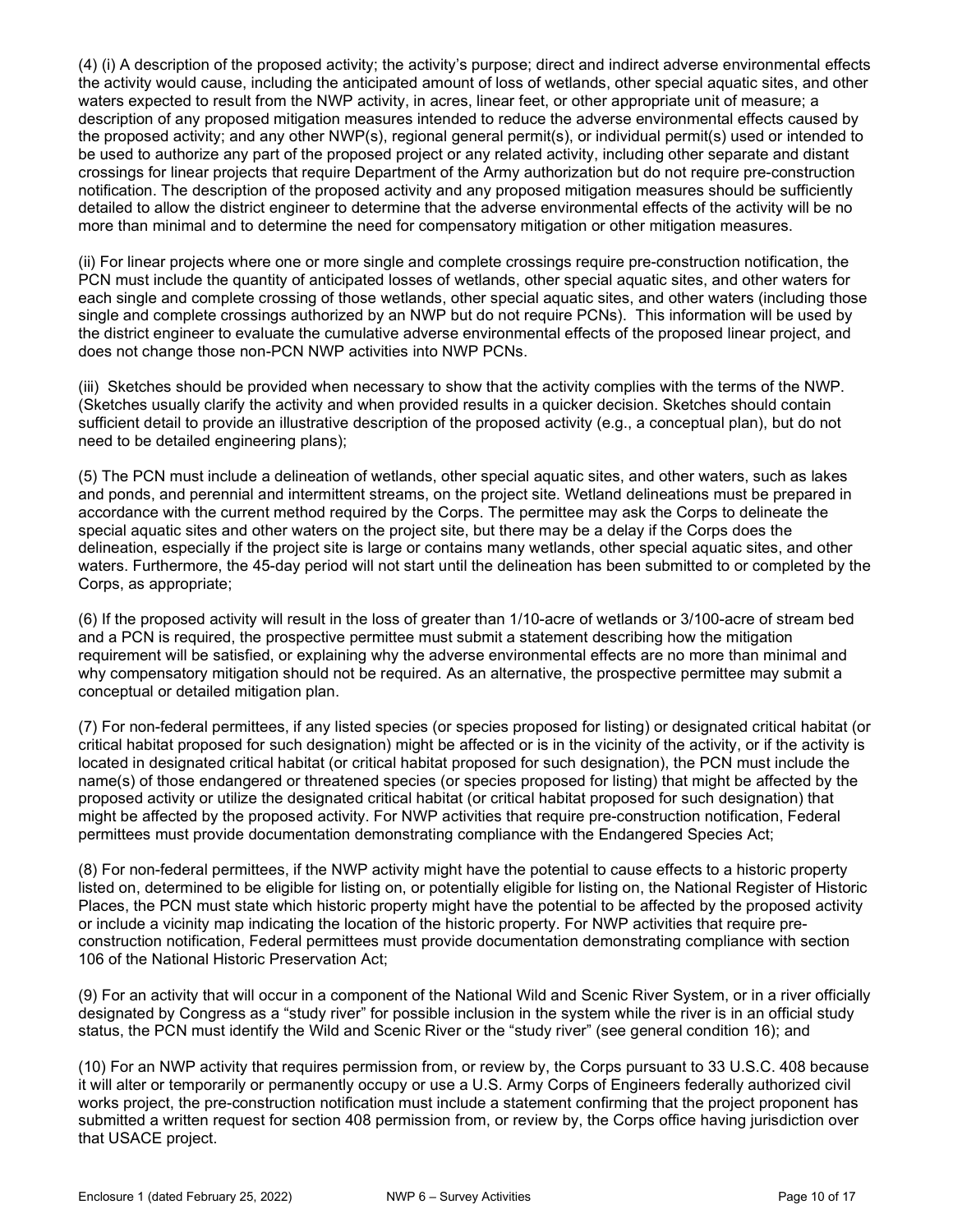(c) Form of Pre-Construction Notification: The nationwide permit pre-construction notification form (Form ENG 6082) should be used for NWP PCNs. A letter containing the required information may also be used. Applicants may provide electronic files of PCNs and supporting materials if the district engineer has established tools and procedures for electronic submittals.

(d) Agency Coordination: (1) The district engineer will consider any comments from Federal and state agencies concerning the proposed activity's compliance with the terms and conditions of the NWPs and the need for mitigation to reduce the activity's adverse environmental effects so that they are no more than minimal.

(2) Agency coordination is required for: (i) all NWP activities that require pre-construction notification and result in the loss of greater than 1/2-acre of waters of the United States; (ii) NWP 13 activities in excess of 500 linear feet, fills greater than one cubic yard per running foot, or involve discharges of dredged or fill material into special aquatic sites; and (iii) NWP 54 activities in excess of 500 linear feet, or that extend into the waterbody more than 30 feet from the mean low water line in tidal waters or the ordinary high water mark in the Great Lakes.

(3) When agency coordination is required, the district engineer will immediately provide (e.g., via e-mail, facsimile transmission, overnight mail, or other expeditious manner) a copy of the complete PCN to the appropriate Federal or state offices (FWS, state natural resource or water quality agency, EPA, and, if appropriate, the NMFS). With the exception of NWP 37, these agencies will have 10 calendar days from the date the material is transmitted to notify the district engineer via telephone, facsimile transmission, or e-mail that they intend to provide substantive, sitespecific comments. The comments must explain why the agency believes the adverse environmental effects will be more than minimal. If so contacted by an agency, the district engineer will wait an additional 15 calendar days before making a decision on the pre-construction notification. The district engineer will fully consider agency comments received within the specified time frame concerning the proposed activity's compliance with the terms and conditions of the NWPs, including the need for mitigation to ensure that the net adverse environmental effects of the proposed activity are no more than minimal. The district engineer will provide no response to the resource agency, except as provided below. The district engineer will indicate in the administrative record associated with each pre-construction notification that the resource agencies' concerns were considered. For NWP 37, the emergency watershed protection and rehabilitation activity may proceed immediately in cases where there is an unacceptable hazard to life or a significant loss of property or economic hardship will occur. The district engineer will consider any comments received to decide whether the NWP 37 authorization should be modified, suspended, or revoked in accordance with the procedures at 33 CFR 330.5.

(4) In cases of where the prospective permittee is not a Federal agency, the district engineer will provide a response to NMFS within 30 calendar days of receipt of any Essential Fish Habitat conservation recommendations, as required by section 305(b)(4)(B) of the Magnuson-Stevens Fishery Conservation and Management Act.

(5) Applicants are encouraged to provide the Corps with either electronic files or multiple copies of pre-construction notifications to expedite agency coordination.

# D. District Engineer's Decision

1. In reviewing the PCN for the proposed activity, the district engineer will determine whether the activity authorized by the NWP will result in more than minimal individual or cumulative adverse environmental effects or may be contrary to the public interest. If a project proponent requests authorization by a specific NWP, the district engineer should issue the NWP verification for that activity if it meets the terms and conditions of that NWP, unless he or she determines, after considering mitigation, that the proposed activity will result in more than minimal individual and cumulative adverse effects on the aquatic environment and other aspects of the public interest and exercises discretionary authority to require an individual permit for the proposed activity. For a linear project, this determination will include an evaluation of the single and complete crossings of waters of the United States that require PCNs to determine whether they individually satisfy the terms and conditions of the NWP(s), as well as the cumulative effects caused by all of the crossings of waters of the United States authorized by an NWP. If an applicant requests a waiver of an applicable limit, as provided for in NWPs 13, 36, or 54, the district engineer will only grant the waiver upon a written determination that the NWP activity will result in only minimal individual and cumulative adverse environmental effects.

2. When making minimal adverse environmental effects determinations the district engineer will consider the direct and indirect effects caused by the NWP activity. He or she will also consider the cumulative adverse environmental effects caused by activities authorized by an NWP and whether those cumulative adverse environmental effects are no more than minimal. The district engineer will also consider site specific factors, such as the environmental setting in the vicinity of the NWP activity, the type of resource that will be affected by the NWP activity, the functions provided by the aquatic resources that will be affected by the NWP activity, the degree or magnitude to which the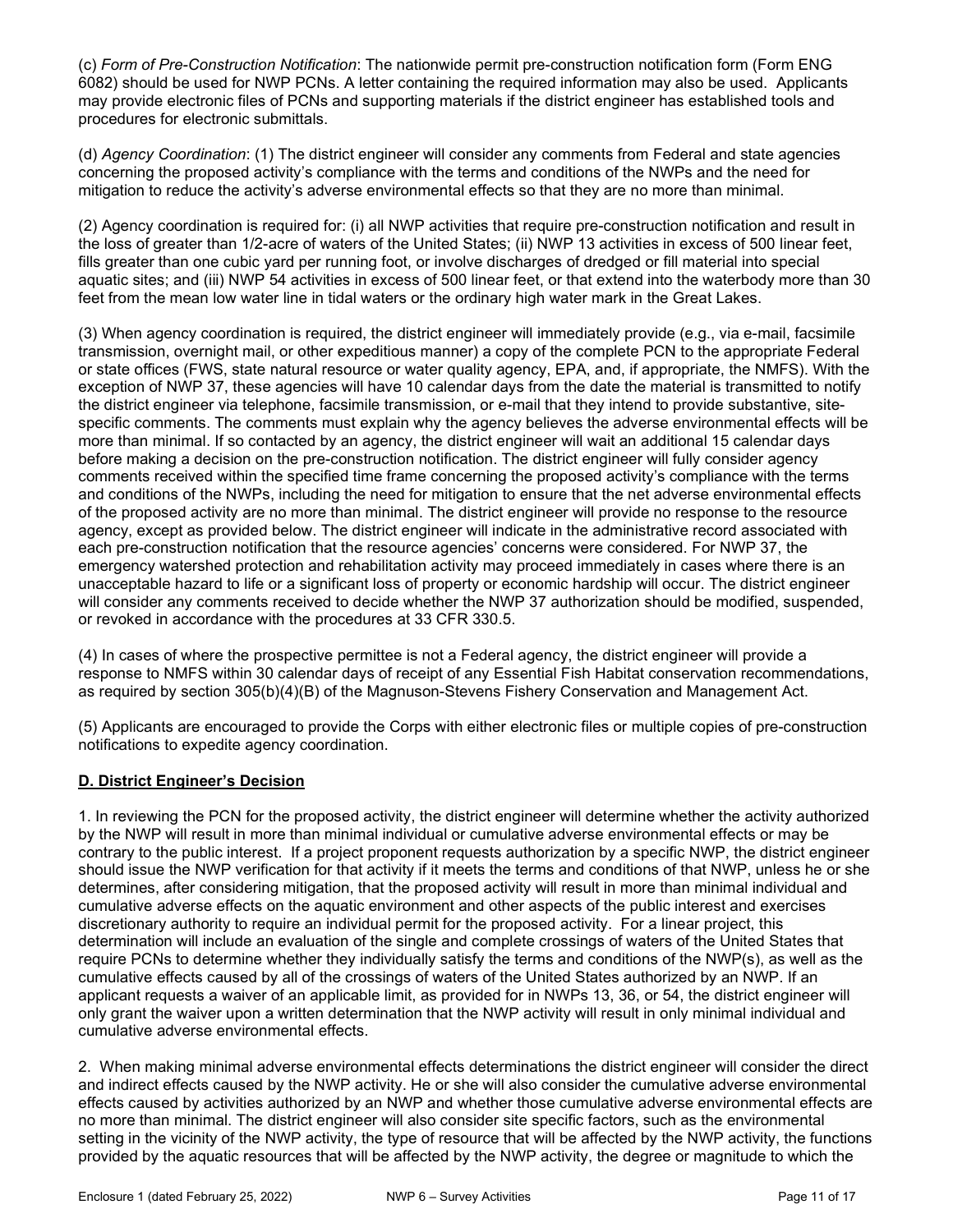aquatic resources perform those functions, the extent that aquatic resource functions will be lost as a result of the NWP activity (e.g., partial or complete loss), the duration of the adverse effects (temporary or permanent), the importance of the aquatic resource functions to the region (e.g., watershed or ecoregion), and mitigation required by the district engineer. If an appropriate functional or condition assessment method is available and practicable to use, that assessment method may be used by the district engineer to assist in the minimal adverse environmental effects determination. The district engineer may add case-specific special conditions to the NWP authorization to address site-specific environmental concerns.

3. If the proposed activity requires a PCN and will result in a loss of greater than 1/10-acre of wetlands or 3/100 acre of stream bed, the prospective permittee should submit a mitigation proposal with the PCN. Applicants may also propose compensatory mitigation for NWP activities with smaller impacts, or for impacts to other types of waters. The district engineer will consider any proposed compensatory mitigation or other mitigation measures the applicant has included in the proposal in determining whether the net adverse environmental effects of the proposed activity are no more than minimal. The compensatory mitigation proposal may be either conceptual or detailed. If the district engineer determines that the activity complies with the terms and conditions of the NWP and that the adverse environmental effects are no more than minimal, after considering mitigation, the district engineer will notify the permittee and include any activity-specific conditions in the NWP verification the district engineer deems necessary. Conditions for compensatory mitigation requirements must comply with the appropriate provisions at 33 CFR 332.3(k). The district engineer must approve the final mitigation plan before the permittee commences work in waters of the United States, unless the district engineer determines that prior approval of the final mitigation plan is not practicable or not necessary to ensure timely completion of the required compensatory mitigation. If the prospective permittee elects to submit a compensatory mitigation plan with the PCN, the district engineer will expeditiously review the proposed compensatory mitigation plan. The district engineer must review the proposed compensatory mitigation plan within 45 calendar days of receiving a complete PCN and determine whether the proposed mitigation would ensure that the NWP activity results in no more than minimal adverse environmental effects. If the net adverse environmental effects of the NWP activity (after consideration of the mitigation proposal) are determined by the district engineer to be no more than minimal, the district engineer will provide a timely written response to the applicant. The response will state that the NWP activity can proceed under the terms and conditions of the NWP, including any activity-specific conditions added to the NWP authorization by the district engineer.

4. If the district engineer determines that the adverse environmental effects of the proposed activity are more than minimal, then the district engineer will notify the applicant either: (a) that the activity does not qualify for authorization under the NWP and instruct the applicant on the procedures to seek authorization under an individual permit; (b) that the activity is authorized under the NWP subject to the applicant's submission of a mitigation plan that would reduce the adverse environmental effects so that they are no more than minimal; or (c) that the activity is authorized under the NWP with specific modifications or conditions. Where the district engineer determines that mitigation is required to ensure no more than minimal adverse environmental effects, the activity will be authorized within the 45-day PCN period (unless additional time is required to comply with general conditions 18, 20, and/or 31), with activity-specific conditions that state the mitigation requirements. The authorization will include the necessary conceptual or detailed mitigation plan or a requirement that the applicant submit a mitigation plan that would reduce the adverse environmental effects so that they are no more than minimal. When compensatory mitigation is required, no work in waters of the United States may occur until the district engineer has approved a specific mitigation plan or has determined that prior approval of a final mitigation plan is not practicable or not necessary to ensure timely completion of the required compensatory mitigation.

# E. Further Information

1. District engineers have authority to determine if an activity complies with the terms and conditions of an NWP.

2. NWPs do not obviate the need to obtain other federal, state, or local permits, approvals, or authorizations required by law.

3. NWPs do not grant any property rights or exclusive privileges.

- 4. NWPs do not authorize any injury to the property or rights of others.
- 5. NWPs do not authorize interference with any existing or proposed Federal project (see general condition 31).

# F. Nationwide Permit Definitions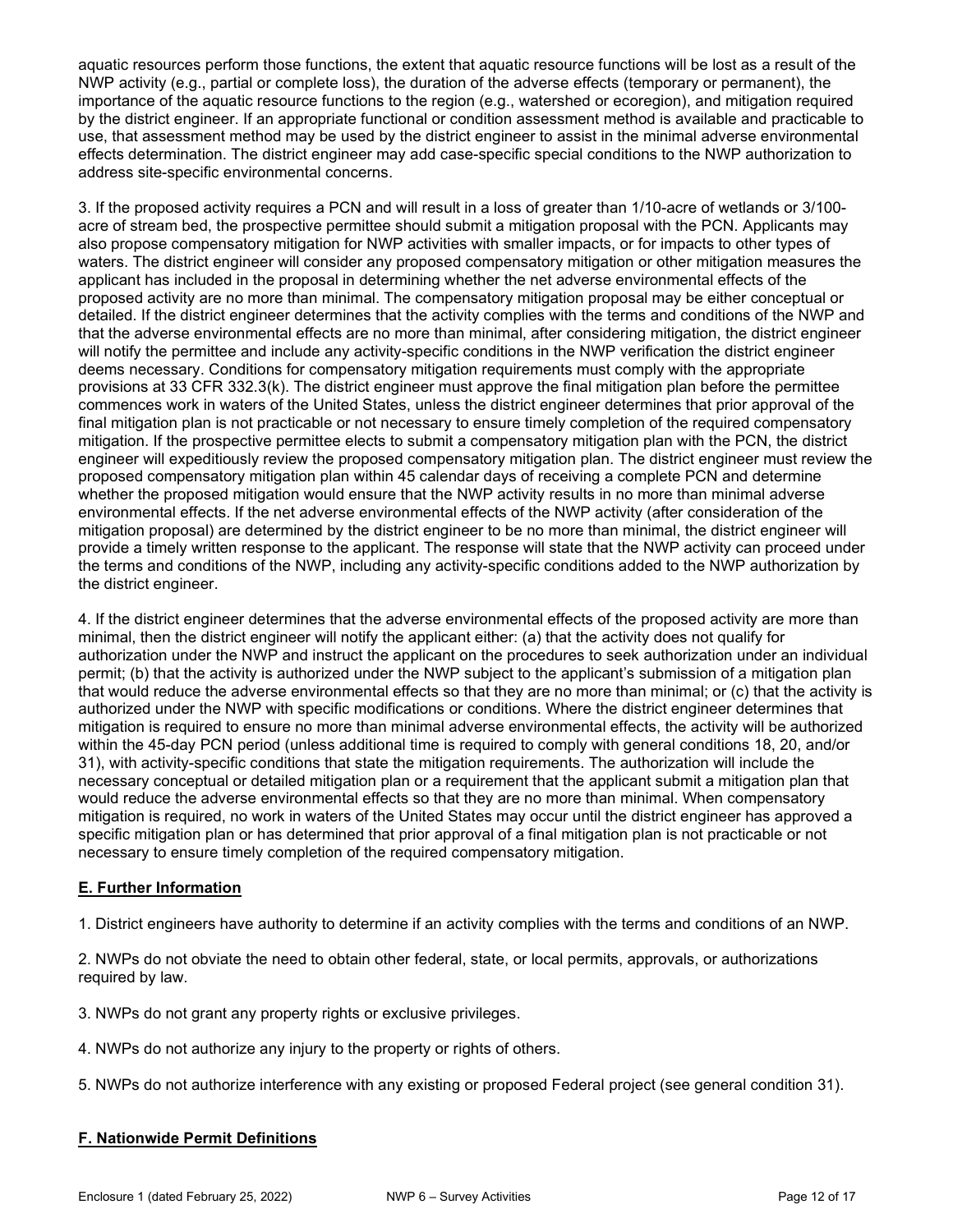Best management practices (BMPs): Policies, practices, procedures, or structures implemented to mitigate the adverse environmental effects on surface water quality resulting from development. BMPs are categorized as structural or non-structural.

Compensatory mitigation: The restoration (re-establishment or rehabilitation), establishment (creation), enhancement, and/or in certain circumstances preservation of aquatic resources for the purposes of offsetting unavoidable adverse impacts which remain after all appropriate and practicable avoidance and minimization has been achieved.

Currently serviceable: Useable as is or with some maintenance, but not so degraded as to essentially require reconstruction.

Direct effects: Effects that are caused by the activity and occur at the same time and place.

Discharge: The term "discharge" means any discharge of dredged or fill material into waters of the United States.

Ecological reference: A model used to plan and design an aquatic habitat and riparian area restoration, enhancement, or establishment activity under NWP 27. An ecological reference may be based on the structure, functions, and dynamics of an aquatic habitat type or a riparian area type that currently exists in the region where the proposed NWP 27 activity is located. Alternatively, an ecological reference may be based on a conceptual model for the aquatic habitat type or riparian area type to be restored, enhanced, or established as a result of the proposed NWP 27 activity. An ecological reference takes into account the range of variation of the aquatic habitat type or riparian area type in the region.

Enhancement: The manipulation of the physical, chemical, or biological characteristics of an aquatic resource to heighten, intensify, or improve a specific aquatic resource function(s). Enhancement results in the gain of selected aquatic resource function(s), but may also lead to a decline in other aquatic resource function(s). Enhancement does not result in a gain in aquatic resource area.

Establishment (creation): The manipulation of the physical, chemical, or biological characteristics present to develop an aquatic resource that did not previously exist at an upland site. Establishment results in a gain in aquatic resource area.

High Tide Line: The line of intersection of the land with the water's surface at the maximum height reached by a rising tide. The high tide line may be determined, in the absence of actual data, by a line of oil or scum along shore objects, a more or less continuous deposit of fine shell or debris on the foreshore or berm, other physical markings or characteristics, vegetation lines, tidal gages, or other suitable means that delineate the general height reached by a rising tide. The line encompasses spring high tides and other high tides that occur with periodic frequency but does not include storm surges in which there is a departure from the normal or predicted reach of the tide due to the piling up of water against a coast by strong winds such as those accompanying a hurricane or other intense storm.

Historic Property: Any prehistoric or historic district, site (including archaeological site), building, structure, or other object included in, or eligible for inclusion in, the National Register of Historic Places maintained by the Secretary of the Interior. This term includes artifacts, records, and remains that are related to and located within such properties. The term includes properties of traditional religious and cultural importance to an Indian tribe or Native Hawaiian organization and that meet the National Register criteria (36 CFR part 60).

Independent utility: A test to determine what constitutes a single and complete non-linear project in the Corps Regulatory Program. A project is considered to have independent utility if it would be constructed absent the construction of other projects in the project area. Portions of a multi-phase project that depend upon other phases of the project do not have independent utility. Phases of a project that would be constructed even if the other phases were not built can be considered as separate single and complete projects with independent utility.

Indirect effects: Effects that are caused by the activity and are later in time or farther removed in distance, but are still reasonably foreseeable.

Loss of waters of the United States: Waters of the United States that are permanently adversely affected by filling, flooding, excavation, or drainage because of the regulated activity. The loss of stream bed includes the acres of stream bed that are permanently adversely affected by filling or excavation because of the regulated activity. Permanent adverse effects include permanent discharges of dredged or fill material that change an aquatic area to dry land, increase the bottom elevation of a waterbody, or change the use of a waterbody. The acreage of loss of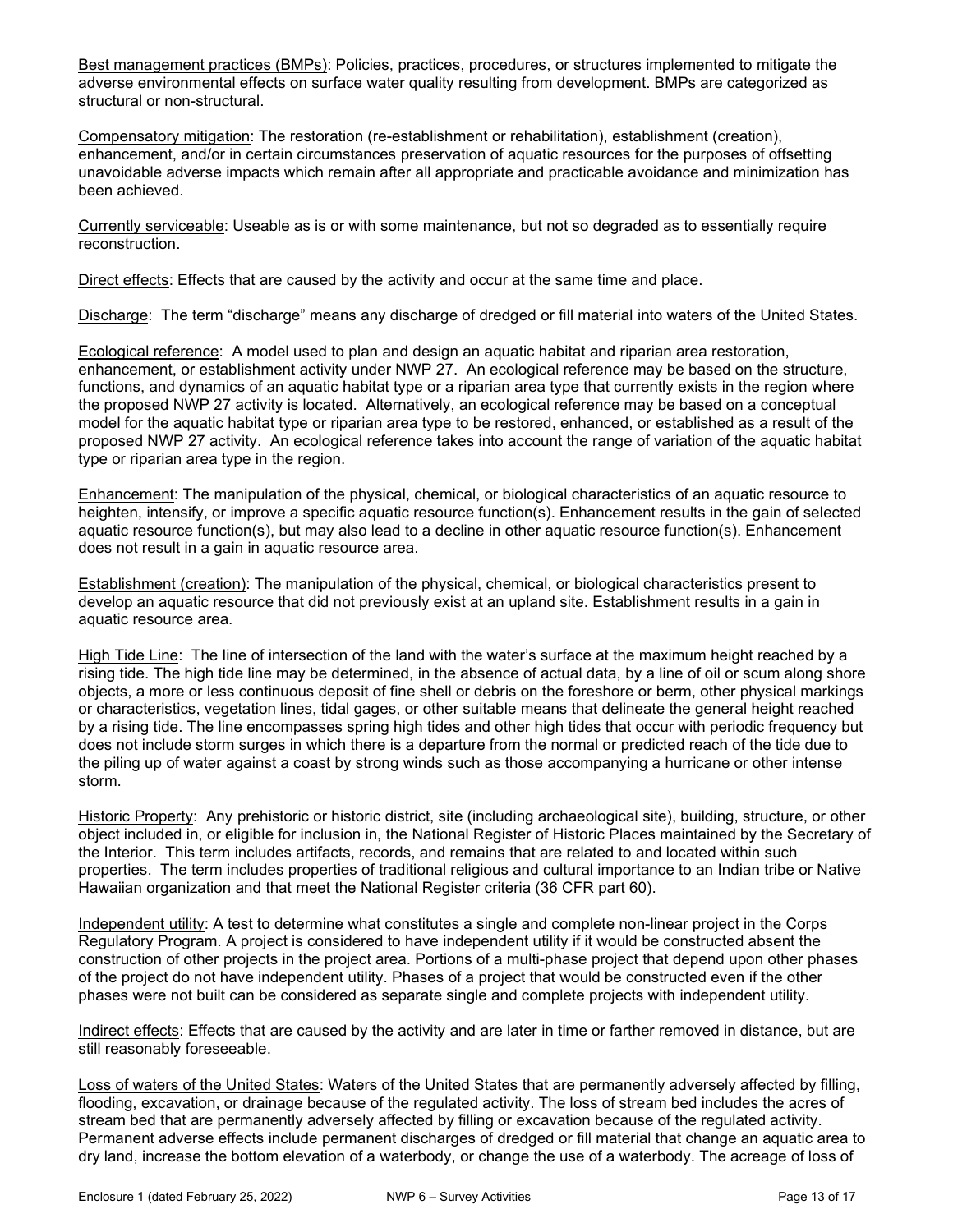waters of the United States is a threshold measurement of the impact to jurisdictional waters or wetlands for determining whether a project may qualify for an NWP; it is not a net threshold that is calculated after considering compensatory mitigation that may be used to offset losses of aquatic functions and services. Waters of the United States temporarily filled, flooded, excavated, or drained, but restored to pre-construction contours and elevations after construction, are not included in the measurement of loss of waters of the United States. Impacts resulting from activities that do not require Department of the Army authorization, such as activities eligible for exemptions under section 404(f) of the Clean Water Act, are not considered when calculating the loss of waters of the United States.

Navigable waters: Waters subject to section 10 of the Rivers and Harbors Act of 1899. These waters are defined at 33 CFR part 329.

Non-tidal wetland: A non-tidal wetland is a wetland that is not subject to the ebb and flow of tidal waters. Non-tidal wetlands contiguous to tidal waters are located landward of the high tide line (i.e., spring high tide line).

Open water: For purposes of the NWPs, an open water is any area that in a year with normal patterns of precipitation has water flowing or standing above ground to the extent that an ordinary high water mark can be determined. Aquatic vegetation within the area of flowing or standing water is either non-emergent, sparse, or absent. Vegetated shallows are considered to be open waters. Examples of "open waters" include rivers, streams, lakes, and ponds.

Ordinary High Water Mark: The term ordinary high water mark means that line on the shore established by the fluctuations of water and indicated by physical characteristics such as a clear, natural line impressed on the bank, shelving, changes in the character of soil, destruction of terrestrial vegetation, the presence of litter and debris, or other appropriate means that consider the characteristics of the surrounding areas.

Perennial stream: A perennial stream has surface water flowing continuously year-round during a typical year.

Practicable: Available and capable of being done after taking into consideration cost, existing technology, and logistics in light of overall project purposes.

Pre-construction notification: A request submitted by the project proponent to the Corps for confirmation that a particular activity is authorized by nationwide permit. The request may be a permit application, letter, or similar document that includes information about the proposed work and its anticipated environmental effects. Preconstruction notification may be required by the terms and conditions of a nationwide permit, or by regional conditions. A pre-construction notification may be voluntarily submitted in cases where pre-construction notification is not required and the project proponent wants confirmation that the activity is authorized by nationwide permit.

Preservation: The removal of a threat to, or preventing the decline of, aquatic resources by an action in or near those aquatic resources. This term includes activities commonly associated with the protection and maintenance of aquatic resources through the implementation of appropriate legal and physical mechanisms. Preservation does not result in a gain of aquatic resource area or functions.

Re-establishment: The manipulation of the physical, chemical, or biological characteristics of a site with the goal of returning natural/historic functions to a former aquatic resource. Re-establishment results in rebuilding a former aquatic resource and results in a gain in aquatic resource area and functions.

Rehabilitation: The manipulation of the physical, chemical, or biological characteristics of a site with the goal of repairing natural/historic functions to a degraded aquatic resource. Rehabilitation results in a gain in aquatic resource function, but does not result in a gain in aquatic resource area.

Restoration: The manipulation of the physical, chemical, or biological characteristics of a site with the goal of returning natural/historic functions to a former or degraded aquatic resource. For the purpose of tracking net gains in aquatic resource area, restoration is divided into two categories: re-establishment and rehabilitation.

Riffle and pool complex: Riffle and pool complexes are special aquatic sites under the 404(b)(1) Guidelines. Riffle and pool complexes sometimes characterize steep gradient sections of streams. Such stream sections are recognizable by their hydraulic characteristics. The rapid movement of water over a course substrate in riffles results in a rough flow, a turbulent surface, and high dissolved oxygen levels in the water. Pools are deeper areas associated with riffles. A slower stream velocity, a streaming flow, a smooth surface, and a finer substrate characterize pools.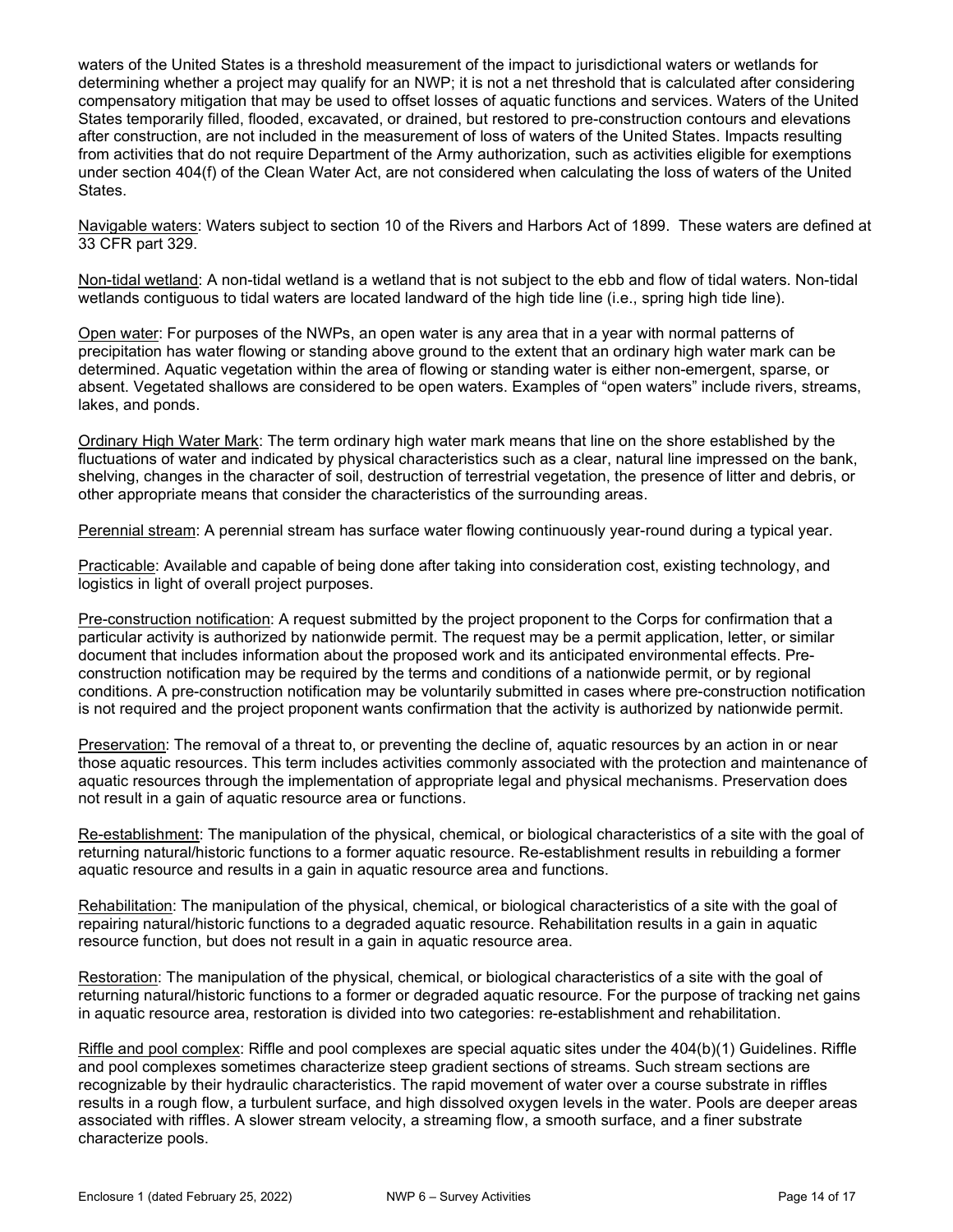Riparian areas: Riparian areas are lands next to streams, lakes, and estuarine-marine shorelines. Riparian areas are transitional between terrestrial and aquatic ecosystems, through which surface and subsurface hydrology connects riverine, lacustrine, estuarine, and marine waters with their adjacent wetlands, non-wetland waters, or uplands. Riparian areas provide a variety of ecological functions and services and help improve or maintain local water quality. (See general condition 23.)

Shellfish seeding: The placement of shellfish seed and/or suitable substrate to increase shellfish production. Shellfish seed consists of immature individual shellfish or individual shellfish attached to shells or shell fragments (i.e., spat on shell). Suitable substrate may consist of shellfish shells, shell fragments, or other appropriate materials placed into waters for shellfish habitat.

Single and complete linear project: A linear project is a project constructed for the purpose of getting people, goods, or services from a point of origin to a terminal point, which often involves multiple crossings of one or more waterbodies at separate and distant locations. The term "single and complete project" is defined as that portion of the total linear project proposed or accomplished by one owner/developer or partnership or other association of owners/developers that includes all crossings of a single water of the United States (i.e., a single waterbody) at a specific location. For linear projects crossing a single or multiple waterbodies several times at separate and distant locations, each crossing is considered a single and complete project for purposes of NWP authorization. However, individual channels in a braided stream or river, or individual arms of a large, irregularly shaped wetland or lake, etc., are not separate waterbodies, and crossings of such features cannot be considered separately.

Single and complete non-linear project: For non-linear projects, the term "single and complete project" is defined at 33 CFR 330.2(i) as the total project proposed or accomplished by one owner/developer or partnership or other association of owners/developers. A single and complete non-linear project must have independent utility (see definition of "independent utility"). Single and complete non-linear projects may not be "piecemealed" to avoid the limits in an NWP authorization.

Stormwater management: Stormwater management is the mechanism for controlling stormwater runoff for the purposes of reducing downstream erosion, water quality degradation, and flooding and mitigating the adverse effects of changes in land use on the aquatic environment.

Stormwater management facilities: Stormwater management facilities are those facilities, including but not limited to, stormwater retention and detention ponds and best management practices, which retain water for a period of time to control runoff and/or improve the quality (i.e., by reducing the concentration of nutrients, sediments, hazardous substances and other pollutants) of stormwater runoff.

Stream bed: The substrate of the stream channel between the ordinary high water marks. The substrate may be bedrock or inorganic particles that range in size from clay to boulders. Wetlands contiguous to the stream bed, but outside of the ordinary high water marks, are not considered part of the stream bed.

Stream channelization: The manipulation of a stream's course, condition, capacity, or location that causes more than minimal interruption of normal stream processes. A channelized jurisdictional stream remains a water of the United States.

Structure: An object that is arranged in a definite pattern of organization. Examples of structures include, without limitation, any pier, boat dock, boat ramp, wharf, dolphin, weir, boom, breakwater, bulkhead, revetment, riprap, jetty, artificial island, artificial reef, permanent mooring structure, power transmission line, permanently moored floating vessel, piling, aid to navigation, or any other manmade obstacle or obstruction.

Tidal wetland: A tidal wetland is a jurisdictional wetland that is inundated by tidal waters. Tidal waters rise and fall in a predictable and measurable rhythm or cycle due to the gravitational pulls of the moon and sun. Tidal waters end where the rise and fall of the water surface can no longer be practically measured in a predictable rhythm due to masking by other waters, wind, or other effects. Tidal wetlands are located channelward of the high tide line.

Tribal lands: Any lands title to which is either: 1) held in trust by the United States for the benefit of any Indian tribe or individual; or 2) held by any Indian tribe or individual subject to restrictions by the United States against alienation.

Tribal rights: Those rights legally accruing to a tribe or tribes by virtue of inherent sovereign authority, unextinguished aboriginal title, treaty, statute, judicial decisions, executive order or agreement, and that give rise to legally enforceable remedies.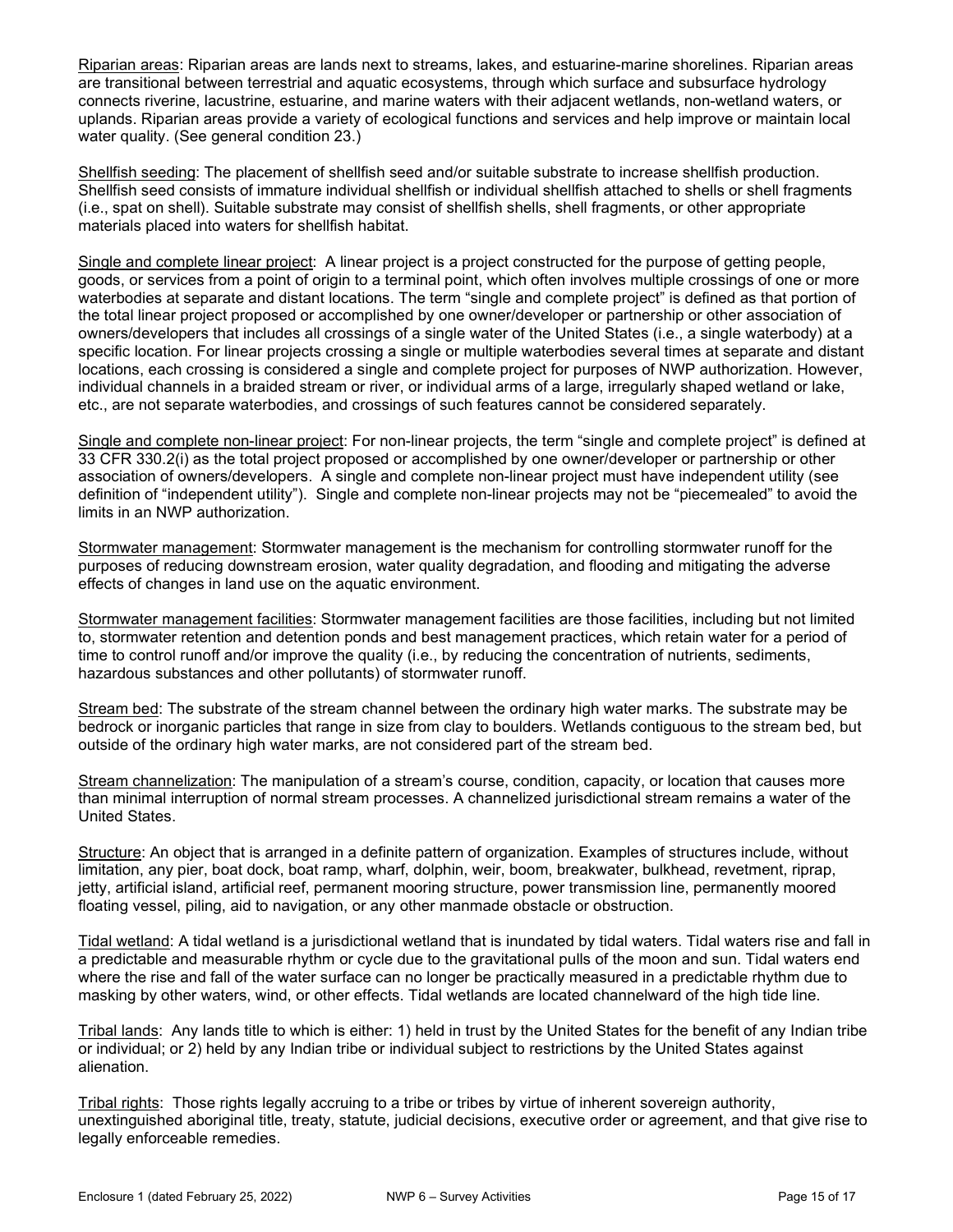Vegetated shallows: Vegetated shallows are special aquatic sites under the 404(b)(1) Guidelines. They are areas that are permanently inundated and under normal circumstances have rooted aquatic vegetation, such as seagrasses in marine and estuarine systems and a variety of vascular rooted plants in freshwater systems.

Waterbody: For purposes of the NWPs, a waterbody is a "water of the United States." If a wetland is adjacent to a waterbody determined to be a water of the United States, that waterbody and any adjacent wetlands are considered together as a single aquatic unit (see 33 CFR 328.4(c)(2)).

### G. Nationwide Permit Regional Conditions (Arizona)

- 1. The permittee shall submit a pre-construction notification (PCN) for all 2021 NWPs, in accordance with General Condition 32, in the following circumstances:
	- a. Activities that would result in a loss\* of waters of the United States within all perennial and intermittent waterbodies and special aquatic sites. (Refer to Regional Condition 2 for restrictions in special aquatic sites within the state of Arizona.)
	- b. Activities resulting in a discharge of dredged or fill material in waters of the U.S. on Tribal Lands\*\*;
	- c. All waterbodies designated by the Arizona Department of Environmental Quality as Outstanding Arizona Waters (OAWs), within 1600 meters (or 1 mile) upstream and/or 800 meters (1/2 mile) downstream of a designated OAW, and on tributaries to OAWs within 1600 meters of the OAW (see http://www.azdeq.gov/index.html).
	- d. All waterbodies designated by the Arizona Department of Environmental Quality as 303(d)-impaired surface waters, within 1600 meters (or 1 mile) upstream and/or 800 meters (1/2 mile) downstream of a designated impaired surface water, and on tributaries to impaired waters within 1600 meters of the impaired water (see http://www.azdeq.gov/index.html).
- 2. All 2021 NWPs are revoked in the state of Arizona for activities in wetlands, mudflats, vegetated shallows, or riffle and pool complexes, as defined at 40 CFR Part 230.40-45, resulting in a loss\* of waters of the United States greater than 0.10 acre.

\* "Loss" means waters of the United States that are permanently adversely affected by filling, flooding, excavation, or drainage because of the regulated activity.

\*\*"Tribal Lands" refers to any lands title to which is either: 1) held in trust by the United States for the benefit of any Indian tribe or individual; or 2) held by any Indian tribe or individual subject to restrictions by the United States against alienation.

NOTE: Regional Conditions on the Navajo Nation may be found at

https://www.spa.usace.army.mil/Portals/16/docs/civilworks/regulatory/publicnotices/Navajo%20Nation/2021%20NW P%20Reissuance\_Final%20Public%20Notice\_Navajo%20Nation.pdf?ver=Y05br0Ih59RLEwptpfmJOA%3d%3d.

#### H. 401 Water Quality Certification (401 WQC)

 A 401 WQC is mandatory for any activity that requires a Clean Water Act Section 404 permit. A 401 WQC is required prior to discharging any dredged or fill material into a water of the United States. Only one of the following 401 WQCs listed below will apply to your project. The geographical location of your project will determine which 401 WQC is applicable. The 401 WQCs issued for this NWP will remain in effect through March 14, 2026.

 On all "Non-Tribal Lands", lands that are not part of federally recognized Indian Reservation, the Arizona Department of Environmental Quality (ADEQ) is the agency responsible for issuing the 401 WQC.

 On all "Tribal Lands", lands that are part of a federally recognized Indian Reservation, the U.S. Environmental Protection Agency (EPA) is responsible for issuing the 401 WQC except where EPA has delegated the 401 WQC authority.

 If "Individual Certification" is required you must apply for, receive, and comply with the 401 WQC issued by ADEQ, EPA, or the appropriate Tribe.